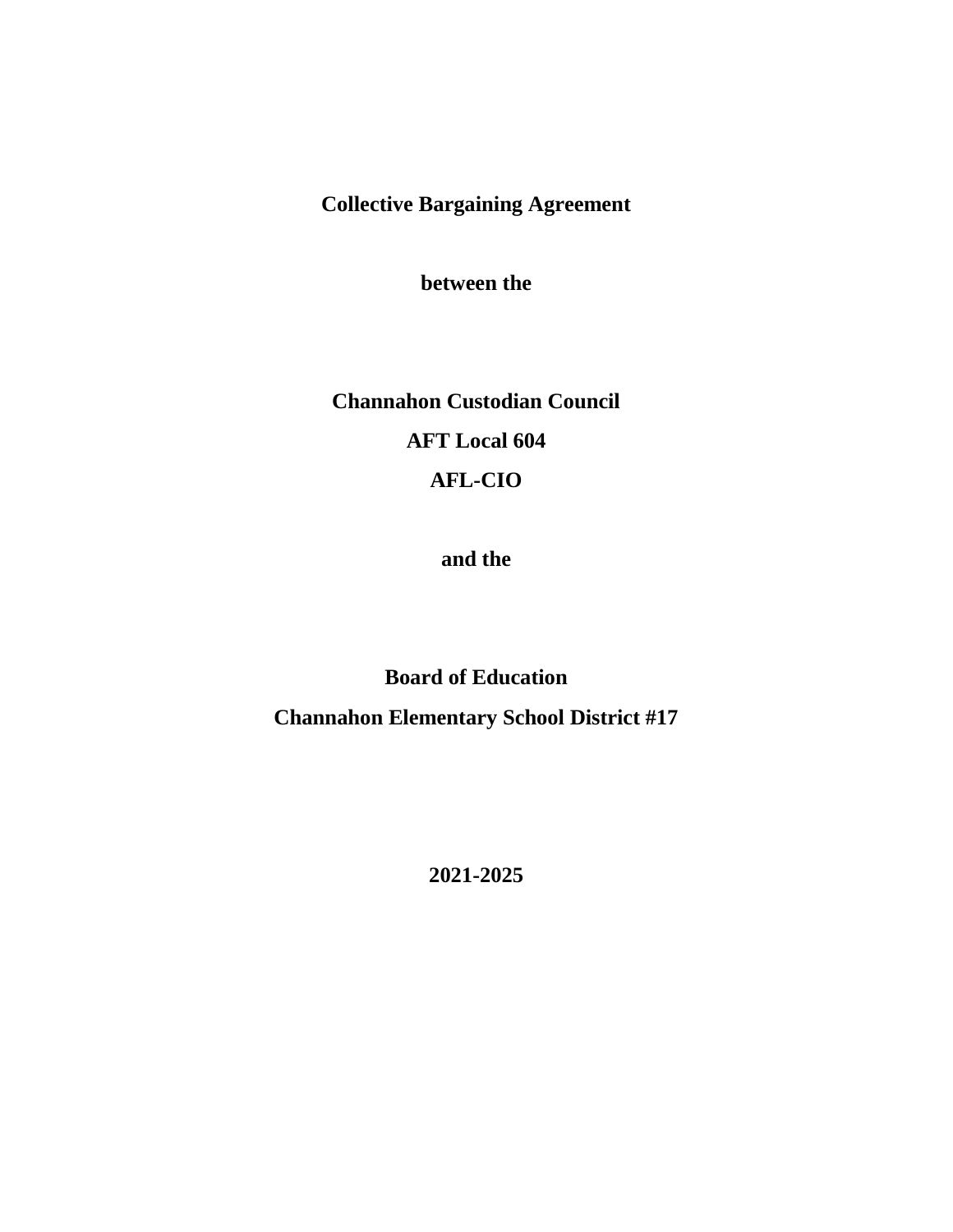# **TABLE OF CONTENTS**

# **ARTICLE I - RECOGNITION AND REPRESENTATION**

# **ARTICLE II - UNION/BOARD RELATIONS**

| 2.1 |  |  |
|-----|--|--|
| 2.2 |  |  |
| 2.3 |  |  |
| 2.4 |  |  |
| 2.5 |  |  |
| 2.6 |  |  |
| 2.7 |  |  |
| 2.8 |  |  |
| 2.9 |  |  |
|     |  |  |
|     |  |  |
|     |  |  |
|     |  |  |

# **ARTICLE VI - EMPLOYEE RIGHTS**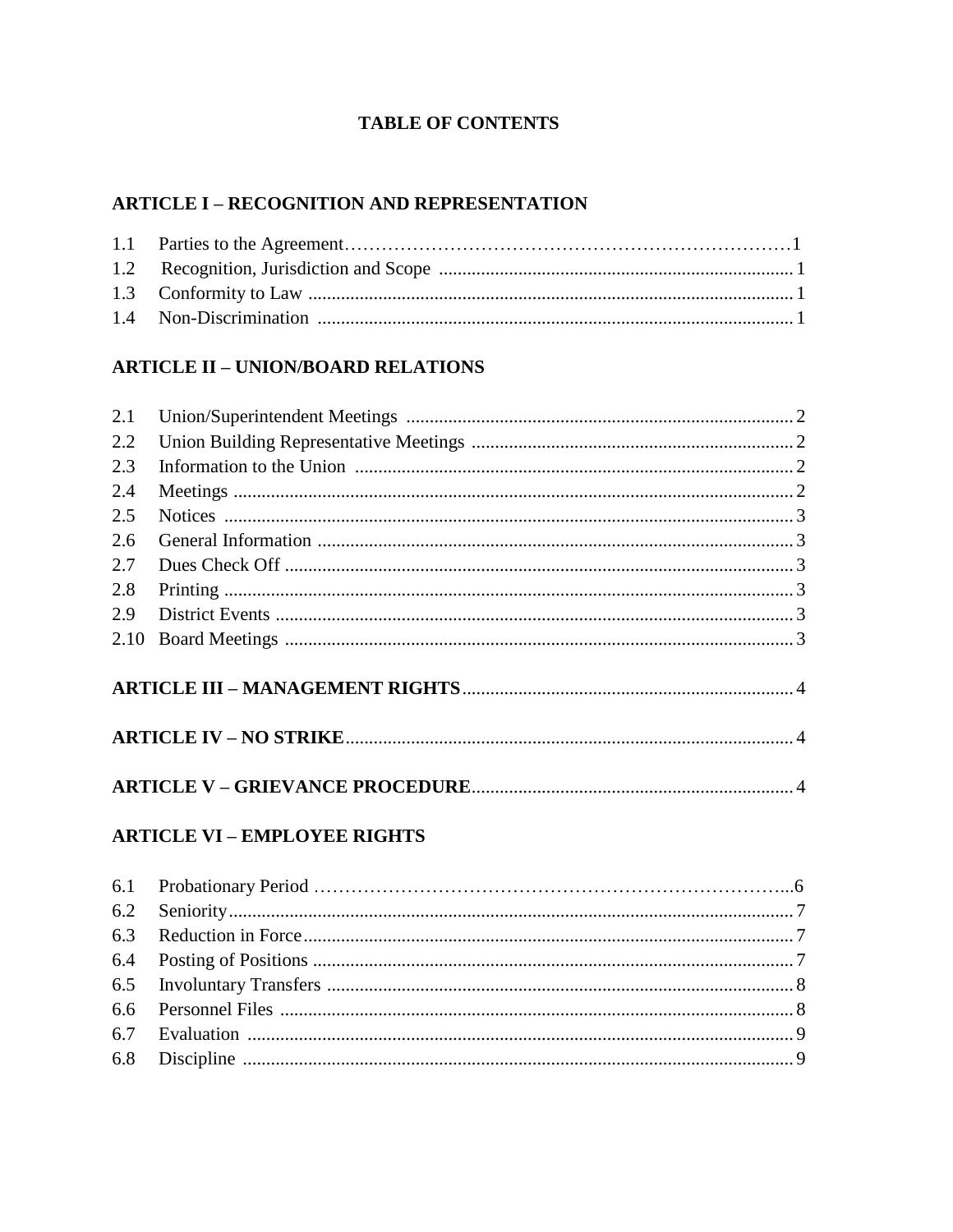# **ARTICLE VIII - WORKING CONDITIONS**

# **ARTICLE VIII - LEAVES**

# **ARTICLE IX - VACATION AND HOLIDAYS**

| 9.1 Vacation |  |
|--------------|--|
| 9.2 Holidays |  |

# **ARTICLE X - FRINGE BENEFITS**

# **ARTICLE XI - SALARY AND DIFFERENTIAL PAYMENT**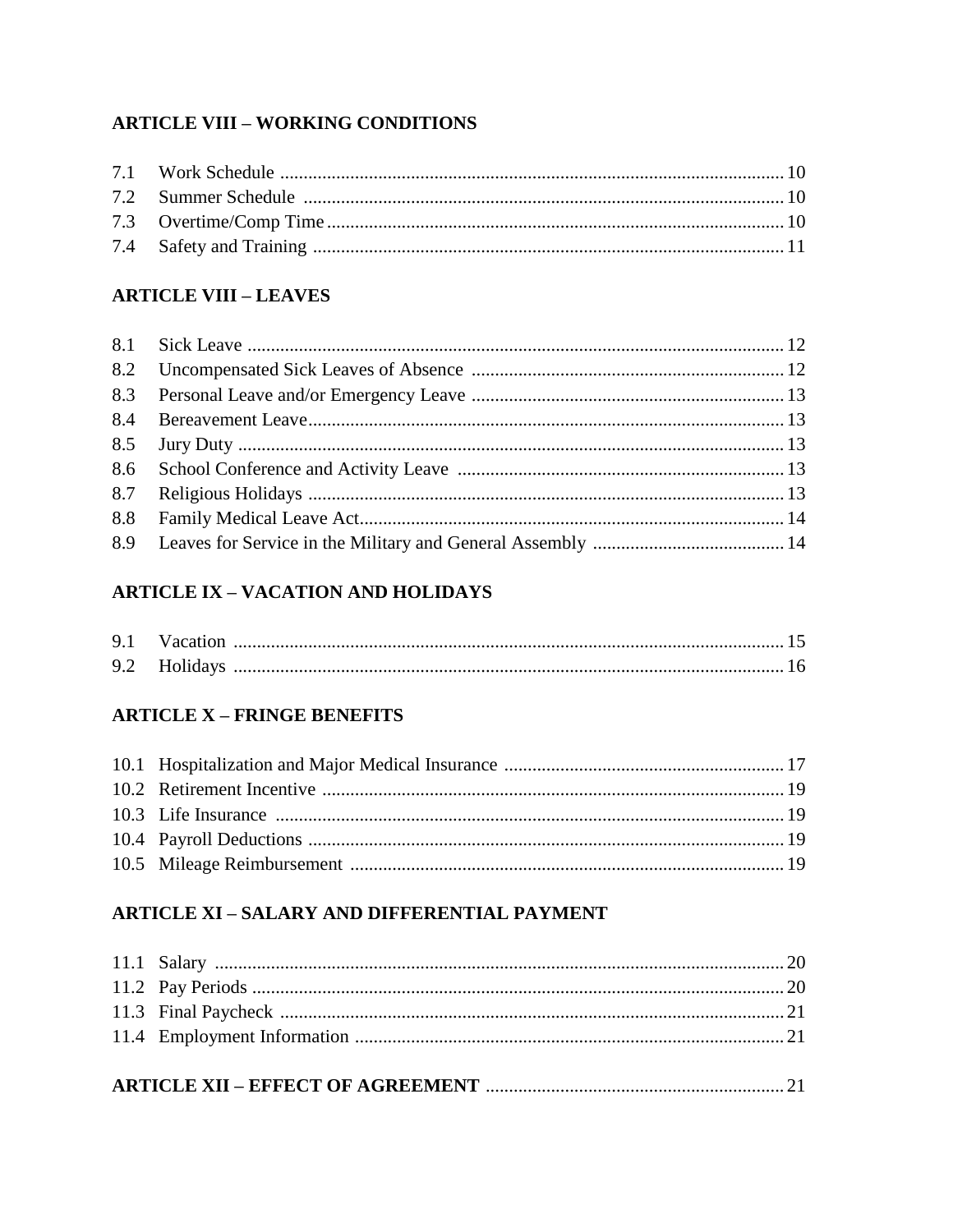### ARTICLE I – RECOGNITION AND REPRESENTATION

### 1.1 Parties to the Agreement

This Agreement is entered into this 23rd day of August, 2021, by and between the Board of Education of Channahon Elementary School District No. 17, Will County, Illinois (hereinafter referred to as the "Board" and the Channahon Custodian Council of AFT Local 604, AFL-CIO (Hereinafter referred to as the Union) pursuant to and in compliance with the Illinois Educational Labor Relations Act.

### 1.2 Recognition, Jurisdiction and Scope

For the purpose of collective bargaining with respect to wages, hours and terms and conditions of employment, the Board recognizes the Union as the sole and exclusive representative for all regularly employed full-time and regularly employed part-time custodian and maintenance personnel, of School District No. 17. Excluded personnel are all substitutes, seasonal help, and supervisory personnel, part-time of less than twenty (20) hours per week. All regular employed full-time personnel are defined as employees whose normal work day is eight (8) hours per day. All regular employed part-time personnel are defined as employees whose normal work week is twenty (20) hours or more.

### 1.3 Conformity to Law

Should any article, section or clause of the Agreement be declared illegal by a court of competent jurisdiction or in the event the Congress or the Legislature enacts a law in conflict with any article, section or clause of this Agreement, said article, section or clause, as the case may be, shall be automatically deleted from this Agreement to the extent that it violates the law, but the remaining articles, sections or clauses shall remain in full force and effect for the duration of this Agreement, if not affected by the deleted article, section or clause.

### 1.4 Non-Discrimination

The Board and the Union agree to continue their policies of not discriminating in terms of employment or membership against any employee on the basis of race, creed, color, national origin, religion, gender, sexual orientation, age or membership in the Union.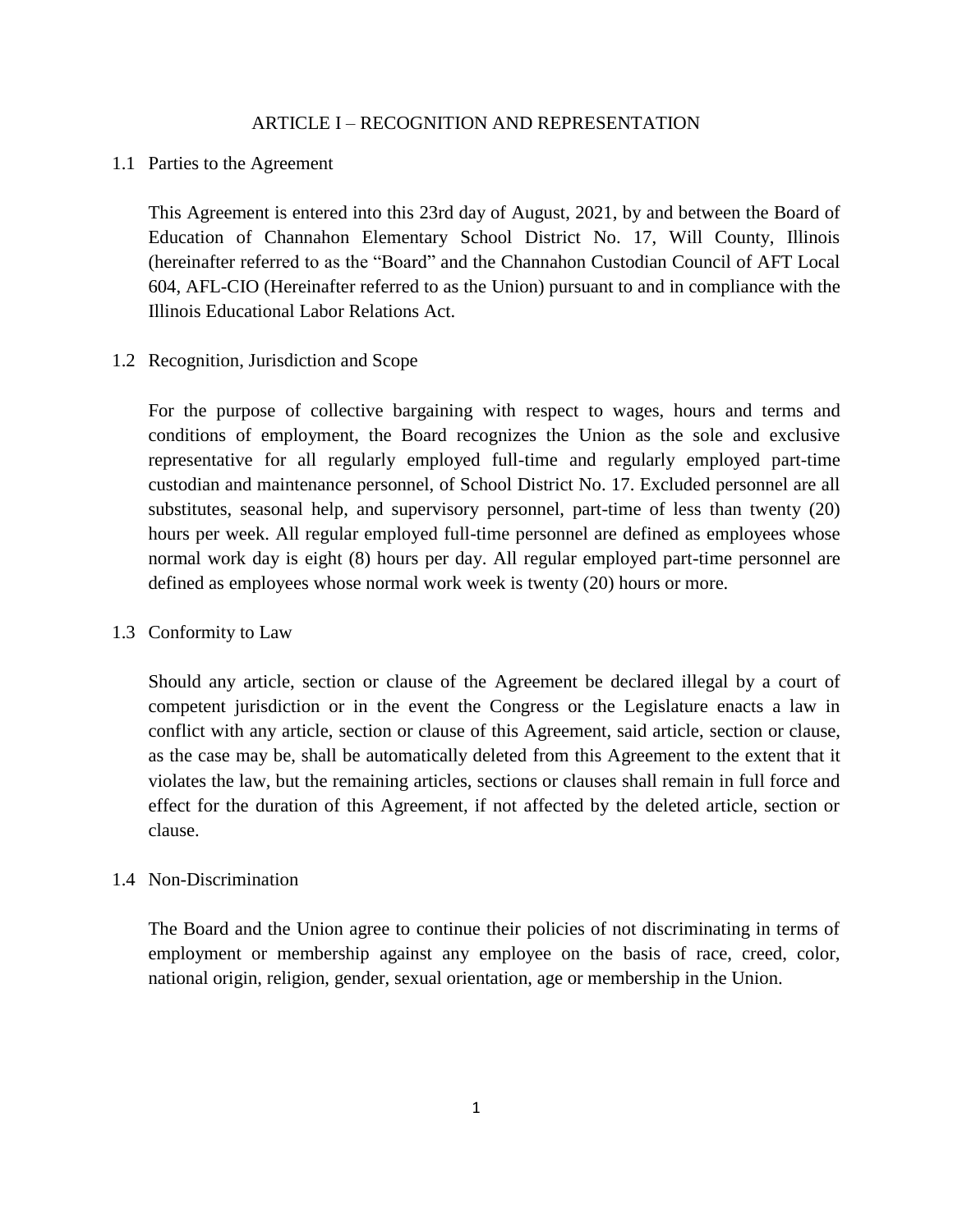### ARTICLE II - UNION/BOARD RELATIONS

2.1 Union/Superintendent Meetings

 The Superintendent and/or his/her designee shall meet as needed with representatives of the Union to discuss matters relating to the implementation of this Agreement, as well as matters of mutual concern.

2.2 Union Building Representative Meetings

 The immediate supervisor and/or principal of each school shall meet as needed with the Union building representative to discuss questions relating to the implementation of this Agreement, as well as matter of mutual concern.

2.3 Information to the Union

 The Board shall furnish the Union president with documents including, but not limited to, the following as they are received, completed or compiled:

- A. Board agenda
- B. Official minutes of the Board meetings
- C. Monthly budget summaries
- D. Board policy manual
- E. Annual auditor's report and management letters
- F. Current fiscal year budget
- G. Statistical information, not including employees' names, pertaining to employee step placement and present insurance coverage when requested for purposes related to collective bargaining and contract negotiations
- H. Names and addresses of new persons employed shall be given to the Union within fifteen (15) working days.
- 2.4 Meetings
	- A. Upon reasonable advance notice, the Union shall be permitted use of school buildings for union meetings, provided that such meetings are scheduled through the building principal or district office. It is agreed that such meetings shall not interfere with any aspect of the instructional programs or interrupt normal school operations.
	- B. Authorized agents of the Union, upon notifying the building principal, Superintendent or appropriate office personnel, may meet with members of the bargaining unit in the school building during the duty free times of such employees.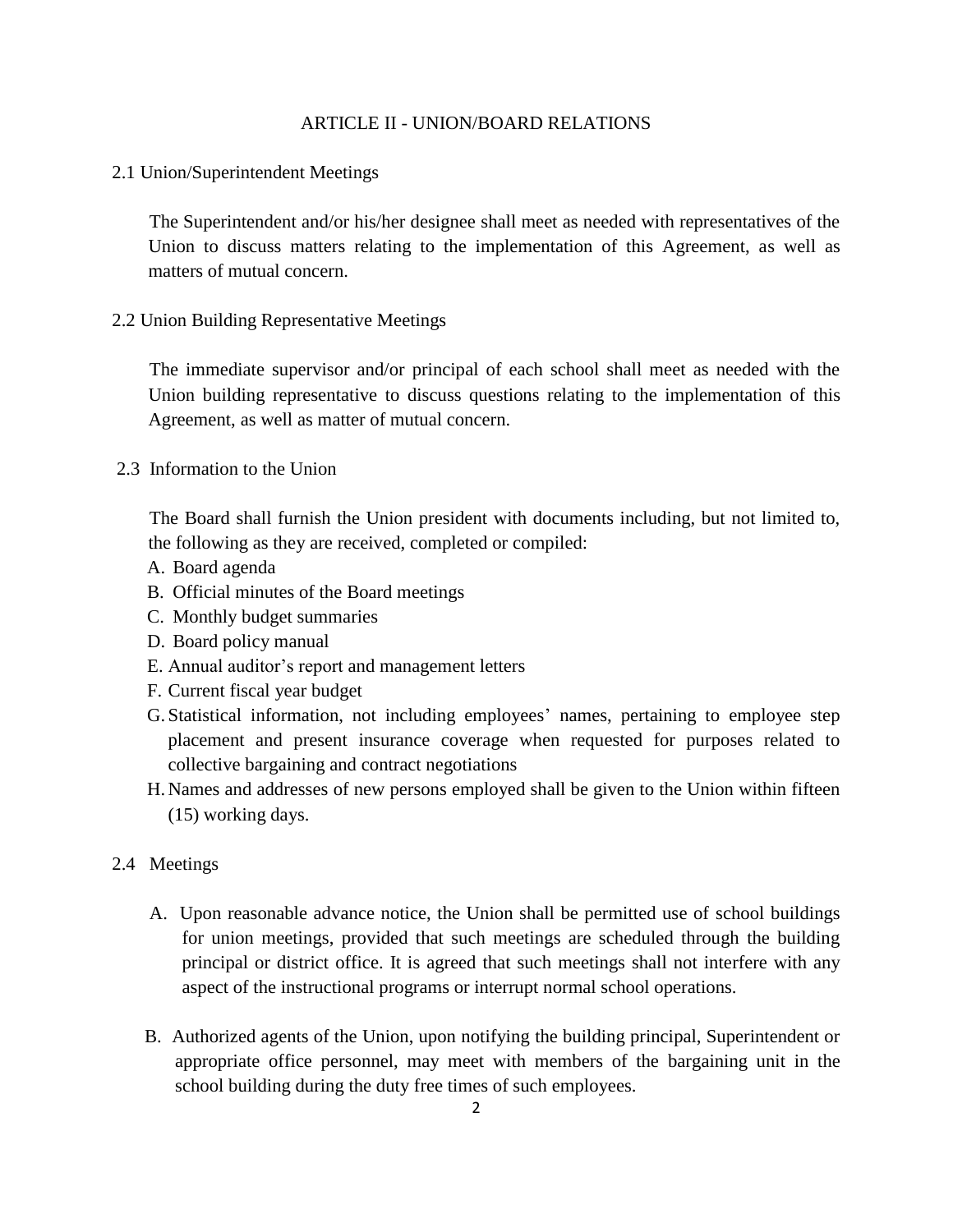### 2.5 Notices

 The Union shall be able to use school mailboxes and employee bulletin boards for Union matters. A copy of all open communications shall be given to the Superintendent.

### 2.6 General Information

The Union President or designee shall be allowed use of District office equipment, upon advance reasonable request to the appropriate administrator, provided that such use shall not interfere with the District's use thereof, and provided further the Union shall reimburse the District for the actual cost of consumable materials. No school equipment shall be removed from the premises or used for political purposes.

### 2.7 Dues Check Off

 The Board shall deduct from the regular paycheck of each employee from whom it receives written authorization to do so, the required amount of Union dues. All dues shall be deducted over the course of twenty-six (26) pay periods. The dues and a list of employees from whom the dues have been deducted and the amount deducted from each shall be forwarded to the proper Union officer no later than ten (10) days after such deductions were made. Deductions shall continue unless and until the authorization is withdrawn by the employee by written notice to the Superintendent and Union Treasurer.

### 2.8 Printing

 The Union shall type and print this Agreement. The Agreement shall be distributed to each employee, administrator and Board member.

## 2.9 District Events

The Board shall make every effort to allow employees to attend significant District events that conflict with work schedules upon approval of the Superintendent. Employees shall be allowed release time to attend any district sponsored social activity scheduled during their work day.

### 2.10 Board Meetings

The Union may be placed on the agenda of Board meetings.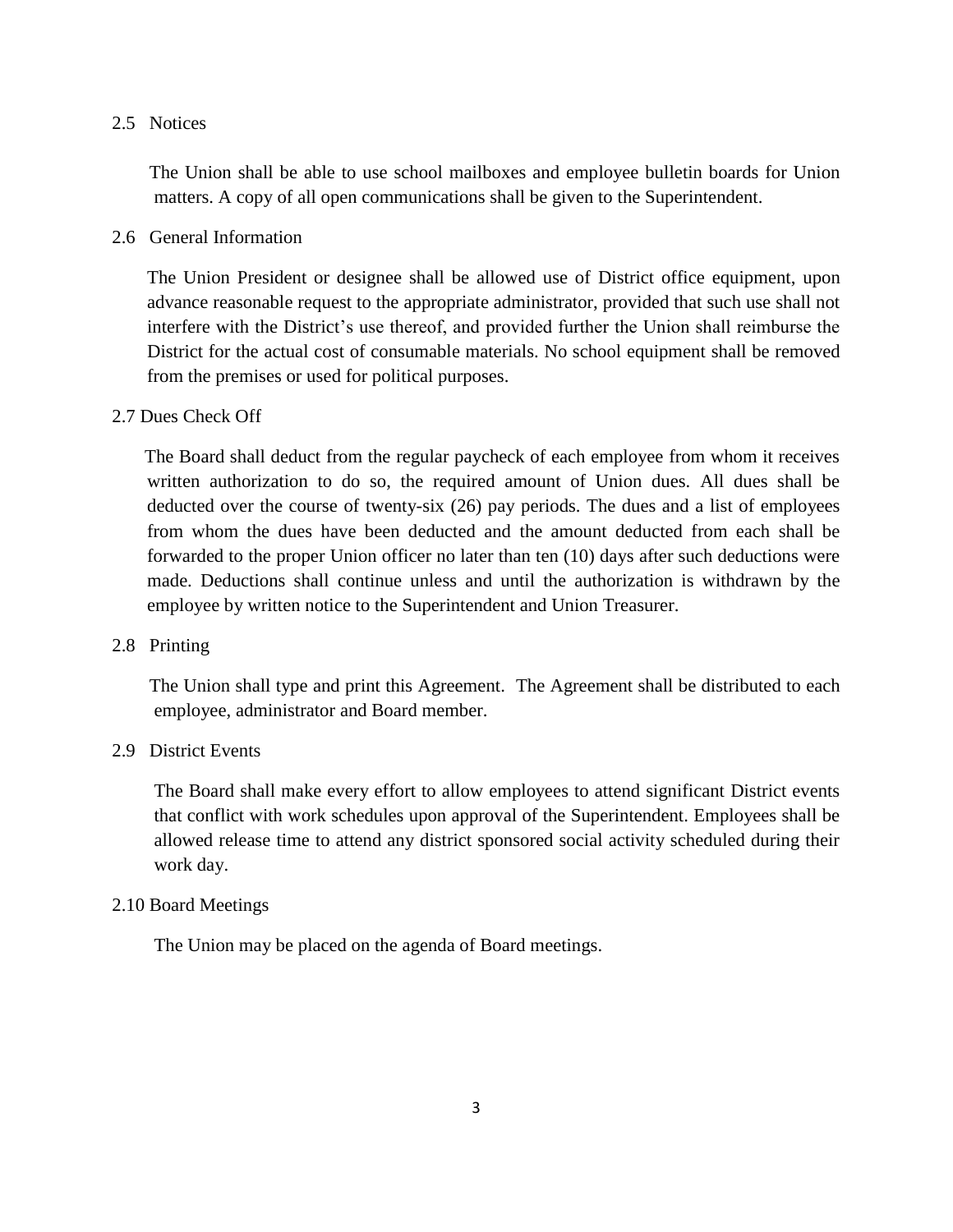### ARTICLE III- MANAGEMENT RIGHTS

 The Board retains and reserves unto itself all powers, rights, duties and responsibilities conferred upon and vested in it by the statutes of the Sate of Illinois.

 The Board shall not be required to bargain over matters of inherent managerial policy, which shall include such areas of discretion or policy as the functions of the employer, standards of services, its overall budget, the organizational structure and selection of new employees and direction of employees.

# ARTICLE IV – NO STRIKE

 The Union agrees that there shall be no strike, withholding of services, or other refusal to render full and complete service to the Board during the term of this Agreement.

### ARTICLE V – GRIEVANCE PROCEDURE

A grievance is defined as a complaint or claim by an employee and/or the Union that there has been a violation, misinterpretation or misapplication of any provisions of this Agreement.

The Board acknowledges the right of the Union to assist a grievant at any level of the grievance procedure if it obtains the consent of the grievant, and the Union acknowledges the right of any member of the administration to receive assistance as desired in any step of the grievance procedure. Failure of any employee or the Union to act on a grievance within the prescribed time limits will act as a bar to any further appeal and an administrator's failure to give a decision within the prescribed time limits shall permit the grievant to proceed to the next step. The time limits, however, may be extended by mutual consent. At any state of the grievance procedure, the grievant may be represented by a representative of his/her choice. A business day is defined as a day on which the school administration office is open for business.

A grievance involving the act of any administrator above the building level shall initially be filed at STEP 3 of the grievance procedure.

Should the investigation of any grievance require, in the judgment of the Superintendent, that the employee be released from his/her regular assignment, he/she will be released without loss of pay or benefits.

The Board agrees not to take any reprisal against any person for his/her participation in the grievance process. The Union agrees to take no reprisal against any person because of his/her participation or refusal to participate in the grievance process.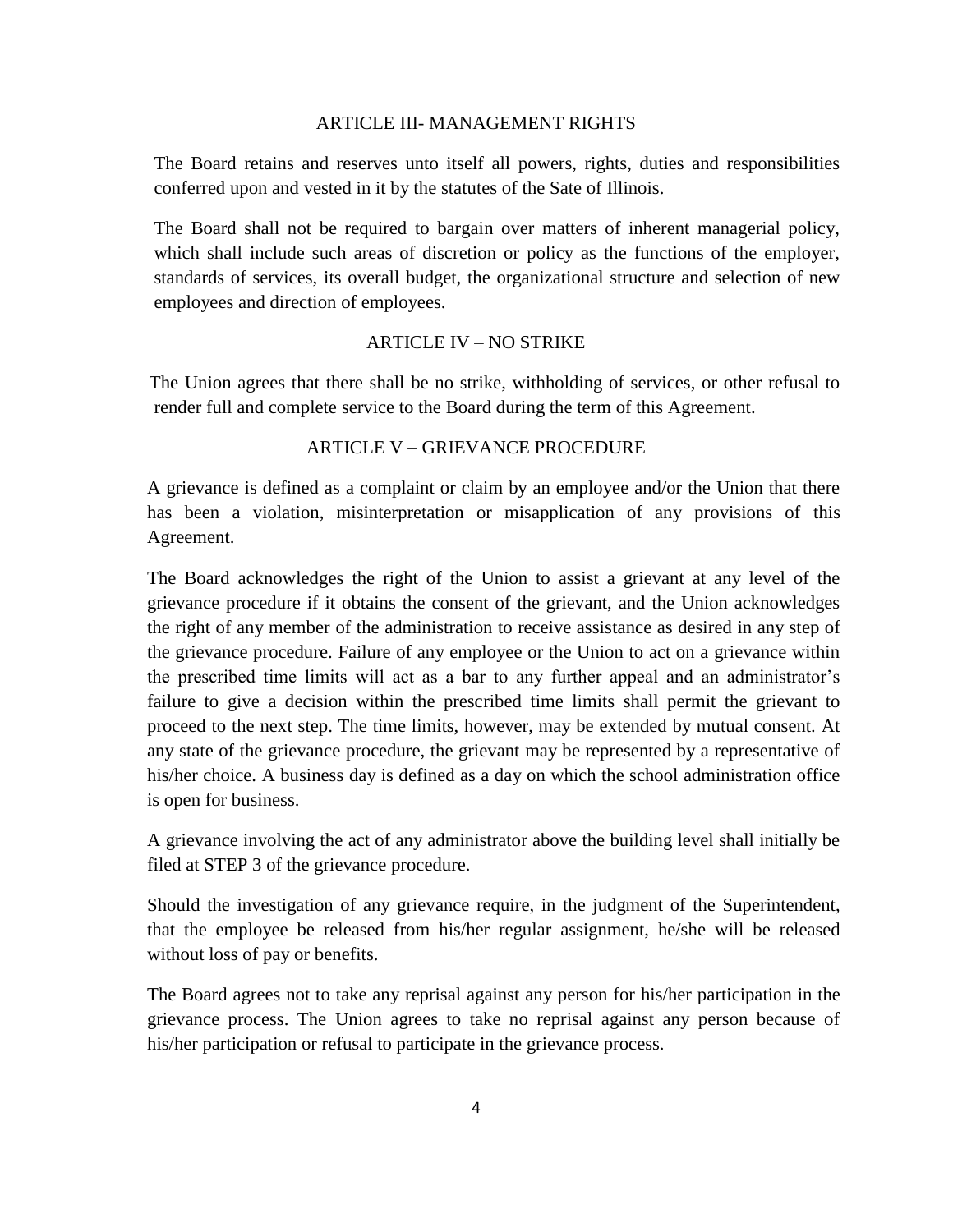STEP 1: A complaint shall first be discussed with the object of resolving the matter informally. If the matter is resolved and a Union representative was not present at the adjustment of the complaint, the supervisor shall inform the Union President of the adjustment.

STEP 2: If the grievance cannot be resolved informally, the grievant shall present the grievance in writing to his/her immediate supervisor no later than twenty (20) business days after the occurrence, the claim or complaint. The information contained in the filed grievance shall include, but not be limited to: (1) a description of the specific grounds of the grievance; (2) a listing of the provisions of this Agreement which are alleged to have been violated or misapplied which will remedy the grievance. The supervisor will arrange for a meeting to take place within five (5) business days after receipt of the grievance. The aggrieved party, the immediately involved supervisor, and any person whose assistance they request shall be present for the meeting. The supervisor will then, within ten (10) business days after the meeting, provide the aggrieved party and the superintendent with a written memorandum setting for the dispositions of the grievance. Such memorandum shall contain reasons upon which the disposition of the matter was based.

STEP 3: If the grievant is not satisfied with the disposition of the grievance at Step 2 or if Step 2 time limits expire without the issuance of the supervisor's memorandum, the grievant may within ten (10) business days conduct a meeting with the Superintendent with the same parties being present as may be present in Step 2. Upon the conclusion of the hearing of the grievance, the Superintendent shall have ten (10) business days in which to provide his/her written decision.

STEP 4: If the grievance is not resolved satisfactorily at Step 3, there shall be available a fourth step of impartial, binding arbitration. The grievant may submit, in writing, a request to the Superintendent within ten (10) business days from the receipt of the Step 3 answer. The parties shall jointly request the American Arbitration Association to submit to them a list of five (5) arbitrators' names and qualifications. Either party may reject one list in its entirety and request that another list be submitted. From such list, the party initially requesting the arbitration shall strike two names and the other party shall then strike two (2) names. The person whose name remains shall be the arbitrator. The arbitrator selected shall be jointly notified of his/her selection and requested to contact the parties with respect to setting up a time for a hearing.

All expenses incurred shall be shared equally by the Board and the Union. It is understood that such expenses will be limited to the arbitrator's fee. Any legal expenses incurred should be paid for by the party engaging the legal counsel.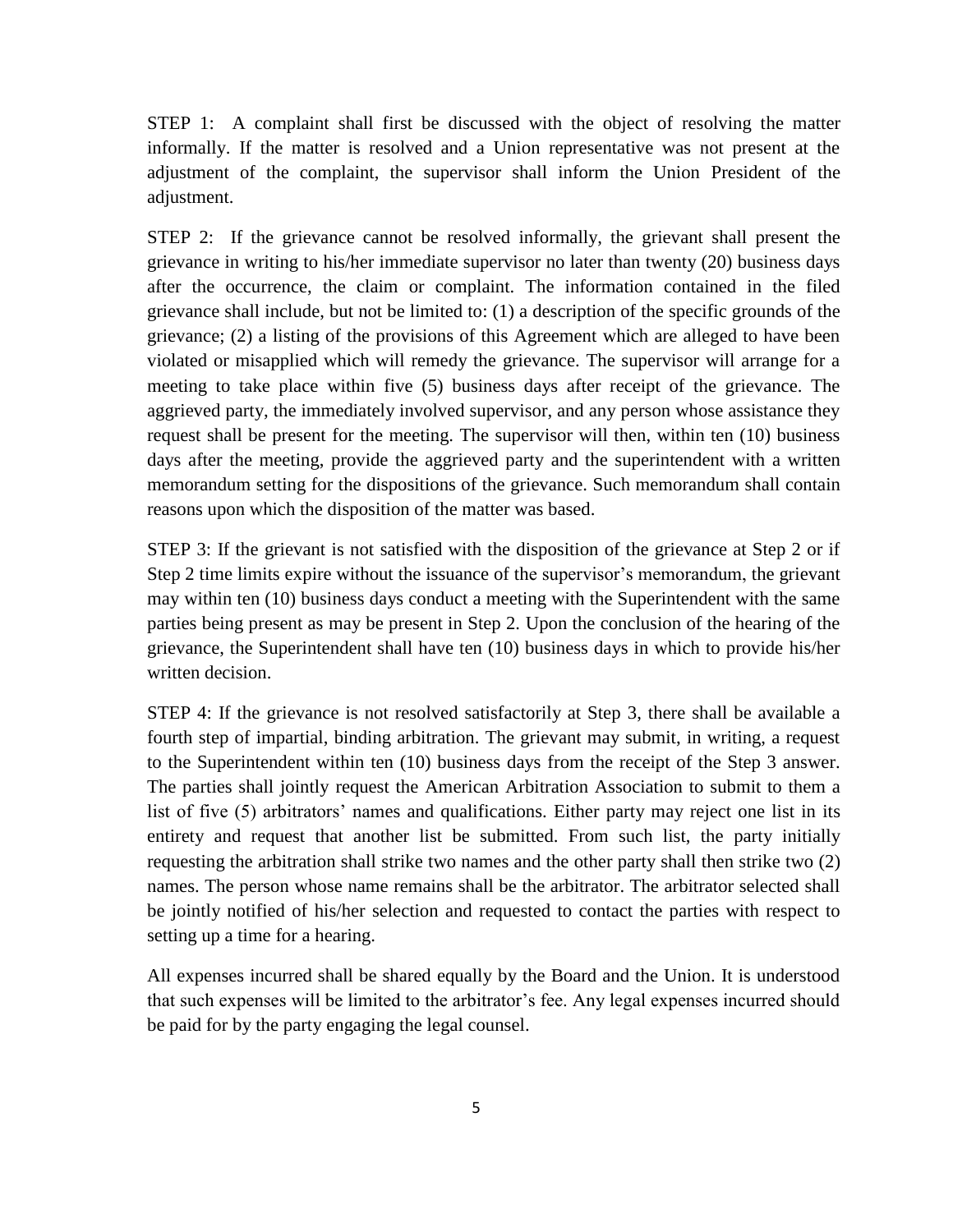The arbitrator shall not have the power to add to, subtract from, alter, or modify in any way the terms or conditions of this Agreement. It shall be the function of the arbitrator, and he/she shall be empowered, after due investigation, to make decisions in cases of alleged violations of specific Articles and Sections of this Agreement.

Each party shall be entitled to representation and witnesses. The arbitrator shall have no power to make any award void or prohibited by law, statutory or decisional.

The cost of the arbitrator shall be borne equally between the Union and the District. Should either party request a transcript of the proceedings, that party shall bear the cost of the transcript. Should both parties request a transcript of the proceedings, they shall share the cost equally. The arbitrator's decision shall be final and binding upon the parties. His/her decision must be based solely and only upon his/her interpretation of the meaning or application of the express relevant language of this Agreement.

Should the investigation of any grievance require, in the judgment of the Superintendent, that the employee be released from his/her regular assignment, he/she will be released without loss of pay or benefits.

The Board agrees not to take any reprisal against any person for his/her participation in the grievance process. The Union agrees to take no reprisals against any persons because of their participation or refusal in the grievance process.

### ARTICLE VI – EMPLOYEE RIGHTS

### 6.1 Probationary Period

All new employees will be hired on a trial basis for ninety (90) calendar days of continuous service in the District during which time the District shall have the unqualified right to discharge and discipline the employee, and the employee shall have no recourse to the grievance procedure with regard to the discharge or disciplinary action.

Employees shall acquire seniority upon completion of the probationary period. As defined in this agreement and upon acquiring seniority, the seniority date shall relate back to the first date of service.

During the probationary period, employees will be formally evaluated at least twice during the ninety (90) calendar day period. Each employee will meet with his/her supervisor to discuss his/her evaluation. The employee shall sign the evaluation at the conclusion of the meeting to signify it was reviewed but does not signify agreement. Employees may attach a rebuttal to the evaluation within two (2) weeks of the formal evaluation conference.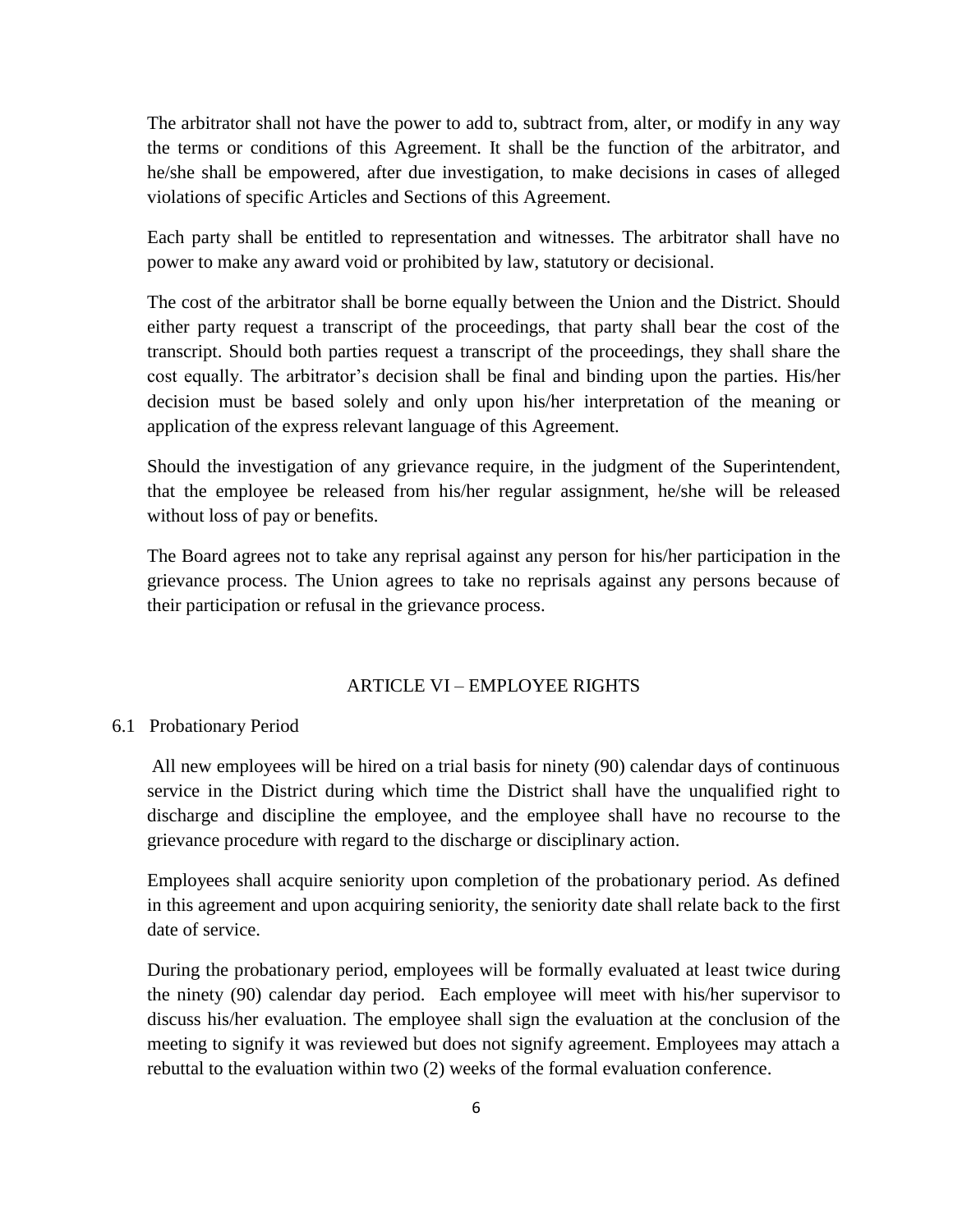Insurance benefits begin on the first day of the month from the date of hire.

6.2 Seniority

District seniority shall be defined as the length of full-time continuous service with the District from the date of hiring or date services began, whichever date is earlier, in a capacity covered by this Agreement. In the event of equal seniority in the District, ties shall be broken in the following order:

- A. Part-time employment of twenty (20) hours or more per week/hiring date.
- B. By a drawing.

Employees who work less than forty (40) hours and twenty (20) hours per week or more shall accrue part-time seniority. This part-time seniority shall apply only to part-time employees and in no way impact full-time seniority except in the case of a tie. In the event of equal parttime seniority in the District, ties shall be broken in the following order:

- A. Part-time employment of twenty (20) hours or more per week/hiring date.
- B. By a drawing.

A seniority list shall be given to the Union President by February 1 of each year and posted in each building.

# 6.3 Reduction in Force

- A. Dismissal for reduction in force requires written notice as specified in Illinois School Code. Should a reduction in force become necessary, employees who are not full-time employees would be released first beginning with the part-time employee with the least seniority, followed by full-time employees with the least amount of seniority. In the event of an employee being recalled within the timelines set forth in the Illinois School Code, the reverse procedure shall be followed provided he/she is qualified to hold such position. Full-time released employees shall be recalled first before any part-time or new employees are employed.
- B. Any employee released and recalled within the timelines set forth by school code shall not lose his/her seniority or benefits.
- 6.4 Posting of Positions
	- A. The District shall post all employee vacancies and newly created positions as the positions become available. The vacancy/position will be held open for at least ten (10) days. If a current employee fills that vacancy/position which creates a new or subsequent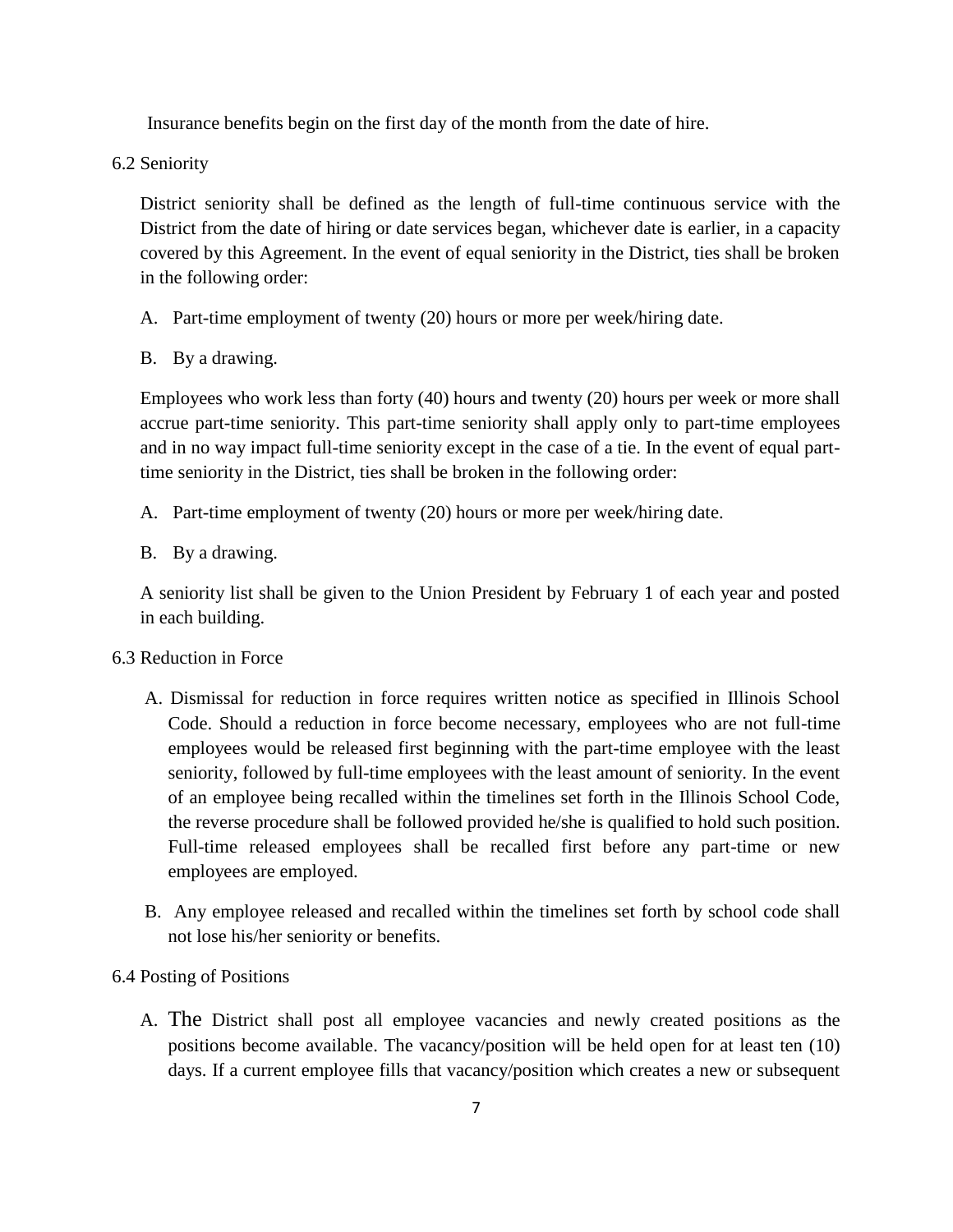opening(s), every effort will be made to notify all current staff. Employees interested shall have forty-eight (48) hours to notify the District of their interest in applying for the position.

- B. Notification of all existing vacancies/positions will be sent to the Union President.
- C. All current employees who apply for a vacancy/position shall be interviewed. Seniority will be strongly considered when qualifications are nearly equal but will not be the determining factor and not subject to the grievance procedure.
- D. Employees applying for any vacancy/position and not appointed shall be notified in writing. If requested, a meeting shall be held with the employee to discuss the reason for not receiving the position.
- 6.5 Involuntary Transfers

 When dictated by the needs of the District or when there is a reduction in the number of employee assignments which results in the necessity of transferring an employee, such transfers will be made by written notice after consultation with those involved.

- 6.6 Personnel Files
	- A. Official Board File: Only one official Board file shall be kept for each employee. If any other files contain material that relates to the employee in any way, a copy of such material shall be placed in the official Board file.
	- B. Right of Access Every employee shall have access to all materials, with the exception of pre-employment confidential materials, in his/her official file during the regular hours established for the central administration office upon reasonable request.
	- C. Right of Privacy Neither an employee's file nor any of its contents shall be copied or otherwise made known to other persons without the employee's permission, either during or after his/her service in the District; provided, however, that such file shall be available to the Board, the Superintendent, or the designee, and the employee's supervisor to whom he/she is responsible and shall be otherwise disclosed pursuant to law.
	- D. Right to Copy –The employee must receive a copy of disciplinary material in a timely fashion and notification (c: Personnel File) prior to that material being placed in the file. The employee shall acknowledge that he/she has read the material by affixing his/her signature on the actual copy to be filed, with the understanding that such a signature merely signifies that he/she read the material to be filed but does not indicate agreement with its content. Every employee shall have the right to be furnished with a copy of any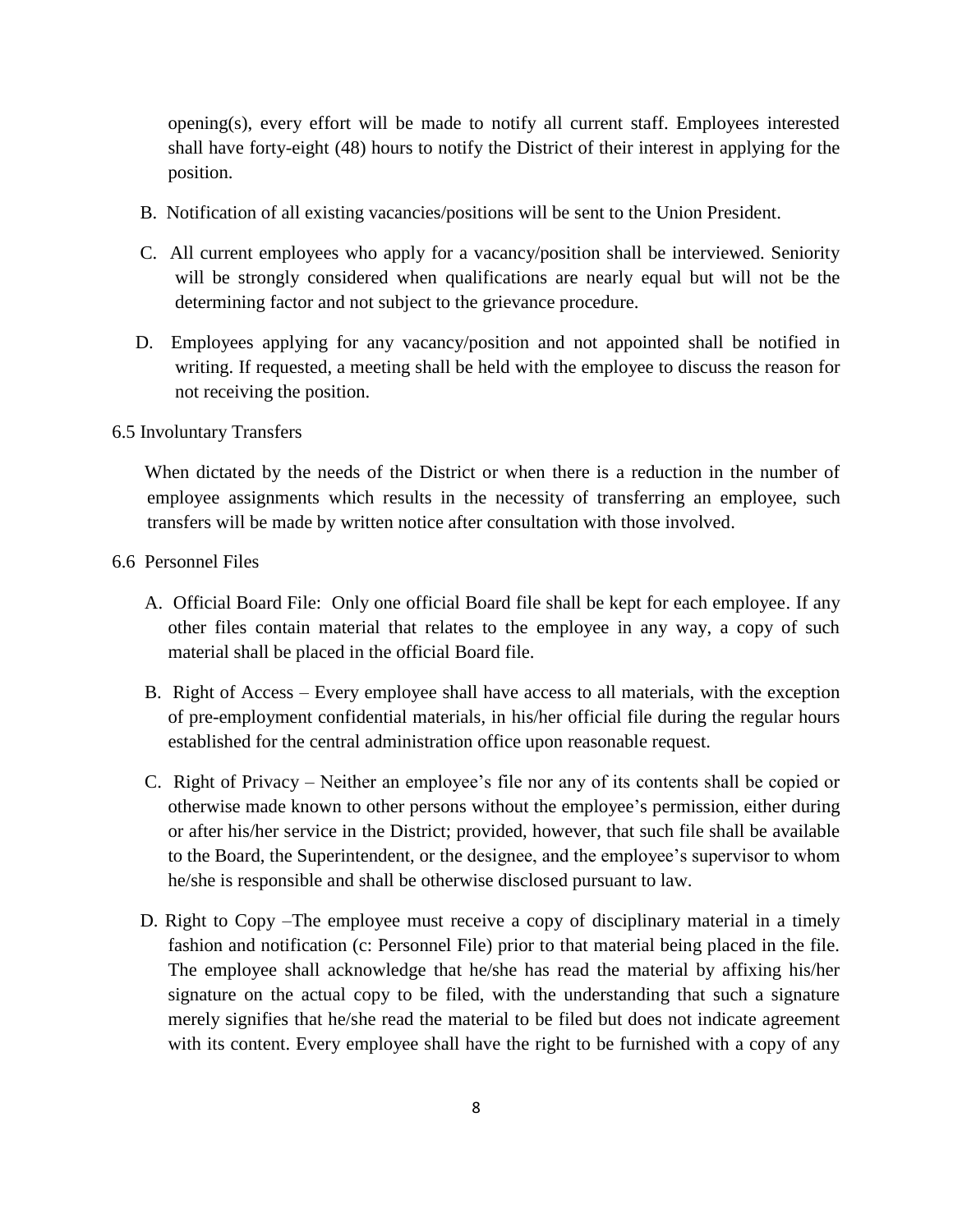of his/her file materials, with the exception of pre-employment confidential materials, at his/her expense, if requested; however, the employee may not remove any materials.

- E. Right of Addition and Attachment Every employee shall have the right to request permission to include additional material to his/her official Board file and to attach dissenting or explanatory material to any document or other piece of material in the file. (See 6.1)
- F. Removal of Materials In the event any file materials are determined to be inaccurate by legal or grievance procedures, such portion of materials will be removed or corrected.
- 6.7 Evaluation

Employees shall be evaluated annually by their immediate supervisor with input from the building principal through a formal evaluation process. The written evaluation shall be given to the employee and discussed with him/her by April 1. The employee shall sign the evaluation at the conclusion of the meeting to signify it was reviewed but does not signify agreement. Copies of the written evaluation shall be given to the employee and placed in the employee's personnel file. An employee may respond in writing within two (2) weeks of the evaluation conference to the evaluation if he/she desires. The written response will then be attached to the employee's evaluation and placed in his/her personnel file.

### 6.8 Discipline

- A. Progressive discipline shall normally occur in the following sequence:
	- 1. Oral reprimand.
	- 2. Written reprimand. A written reprimand shall become a part of the employee's personnel file.
	- 3. Suspension without pay. An employee may be suspended without pay for cause provided that the first two steps in this procedure have not remediated the conduct of the employee or the conduct was so egregious that it warranted moving to suspension without pay immediately. The employee shall have the right to a hearing. The Superintendent or designee shall give written notice of the suspension to the employee along with the reason for the suspension.
	- 4. Discharge. Dismissal for cause shall be in accordance with the Agreement and other relevant statutes.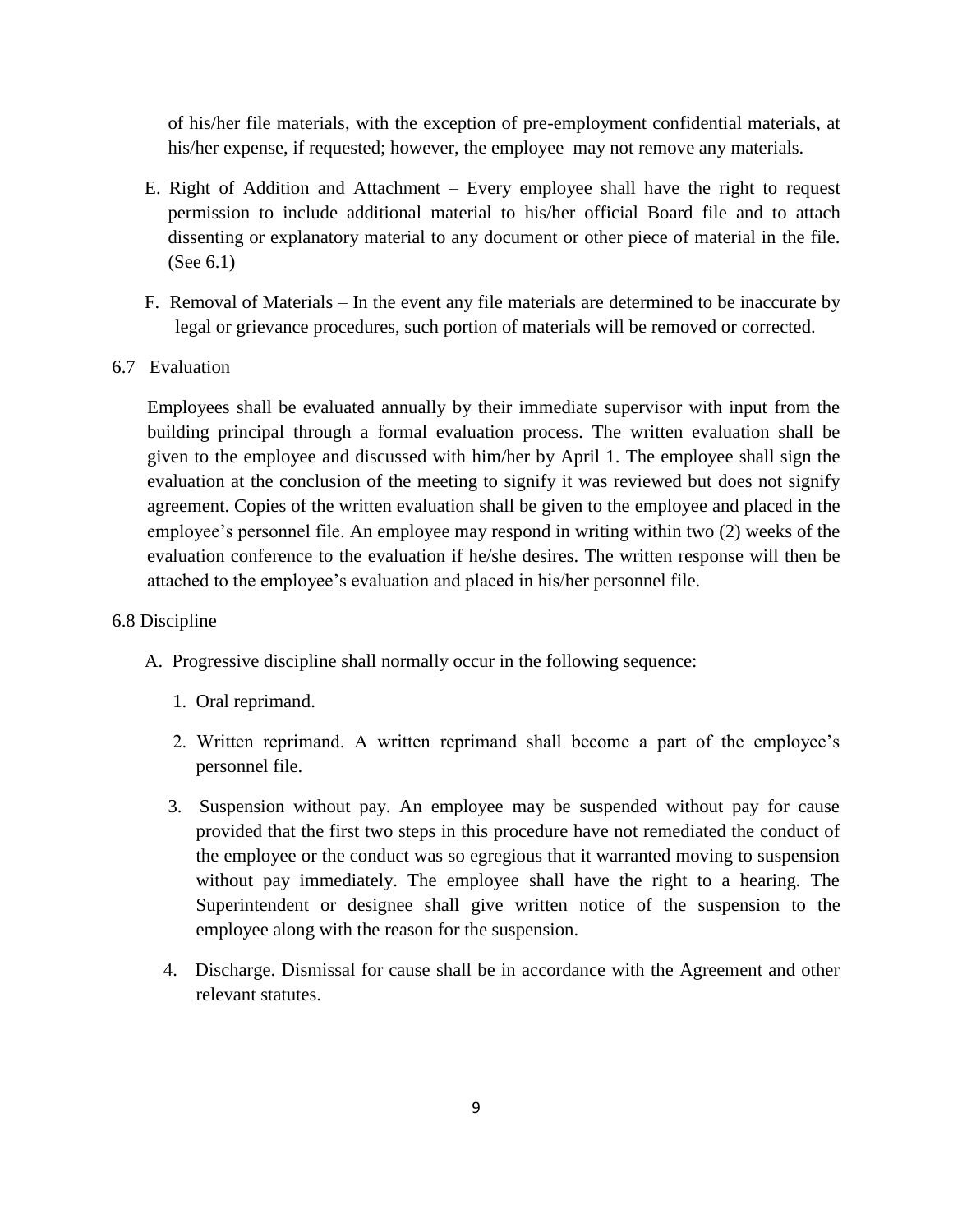B. Except as specified herein, discipline shall follow the above steps in order. Exceptions to the above are: theft of district property, violations of the district alcohol and drug abuse policy, gross insubordination, or violation of other relevant school code statutes.

## ARTICLE VII – WORKING CONDITIONS

## 7.1 Work Schedule

- A. During the school year, employees work daily (Monday-Friday) except holidays and earned vacation time. Full-time employees shall have eight (8) hours of work with two (2) fifteen (15) minute break periods and a duty free unpaid meal break for thirty (30) minutes. Part-time employees shall have a minimum of one (1) fifteen (15) minute break for every four (4) hours of work in a day. Breaks shall not be used to extend the meal break unless approved by the principal, supervisor, Superintendent or designee.
- B. The regular hours of full-time and part-time employees shall be determined by the Board. Emergency exceptions to the hours of full-time and part-time employees shall be determined by the supervisor and/or Superintendent.
- C. On school days immediately preceding the Winter and Spring vacation and the last day institute day, employees shall be relieved of duties at least one hour prior to their regularly schedules time.

 Part-time employees shall be relieved of their duties one half hour (30 minutes) prior to their regularly scheduled time.

7.2 Summer Schedule

All custodial employees shall work a four (4) day week beginning the second week in June and ending the last week of July. Each of the four working days will be nine (9) hours in length for a total of 36 working hours. Employees will be paid for forty (40) hours per week. If a decision is made to discontinue the four (4) day work week, the salary schedules and affected employees' pay will be immediately increased by a factor of 24/2080 equaling a 1.15%.

# 7.3 Overtime/Comp Time

Pay – The administration reserves the right to determine, delegate and authorize overtime. Overtime must be preapproved by the employee's immediate Supervisor and/or the Superintendent. Full-time twelve (12) month personnel will receive either overtime pay or compensatory time for any assigned or approved time worked which exceeds forty (40)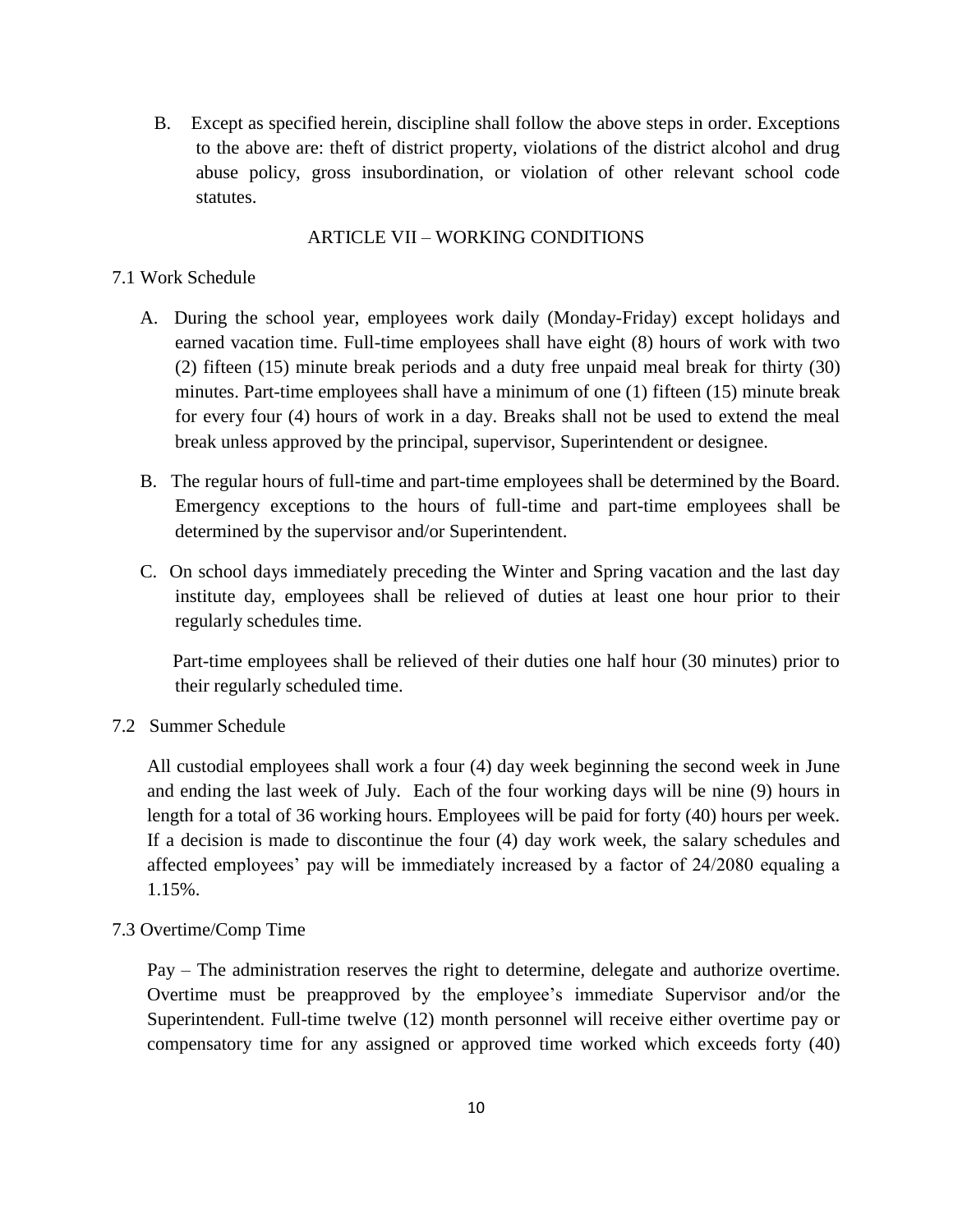hours of work performed in any one week (7 days). Compensatory time will be granted and administered on the following basis:

- A. Compensatory time will be awarded at  $1\frac{1}{2}$  times the overtime hours worked. Compensatory time must be used within one pay period of when the time was earned or the time will be converted to salary at one and one half times the employee's current rate of pay.
- B. Compensatory times must be used in increments of no less than one (1) hour. Employees must provide three (3) business days advance notice of intent to use compensatory time. The advance notice requirement may be waived at the discretion of the employee's immediate supervisor.
- C. Use of compensatory time may be denied based upon the operational needs of the District.
- D. Rotation Schedule The District and Union shall maintain a voluntary employee overtime list based upon District seniority. Only employees who choose to be on the list in June and December of each year will be maintained on the list. An employee shall rotate to the bottom of the list when he/she accepts or rejects overtime.

Any employee involuntarily assigned to work the overtime assignment shall maintain his/her spot on the rotating list as if he/she had not received the assignment. Employees who voluntarily accept an overtime opportunity will rotate to the bottom of the overtime list.

Any employee who refuses an overtime assignment or cancels after accepting an overtime assignment shall have his/her name moved on the rotating list as if he/she received the overtime assignment.

- E. Call Back The employee shall be guaranteed a minimum of one (1) hour when called back to work or called out at a nonscheduled time.
- F. Church Work Any employee may request to be assigned to church services. Once requested, employees will be placed on a rotating list based on seniority. Administration will develop a calendar of assignments to be distributed at the beginning of the school year. Employees are responsible for finding their own subs and must notify the Director of Buildings and Grounds prior to the shift who that the sub will be.

Employees must receive preapproval from the Director of Buildings and Grounds for any additional time over the scheduled work hours. Employees are guaranteed three (3) hours of pay at one and one half  $(1 \frac{1}{2})$  their hourly rate of pay.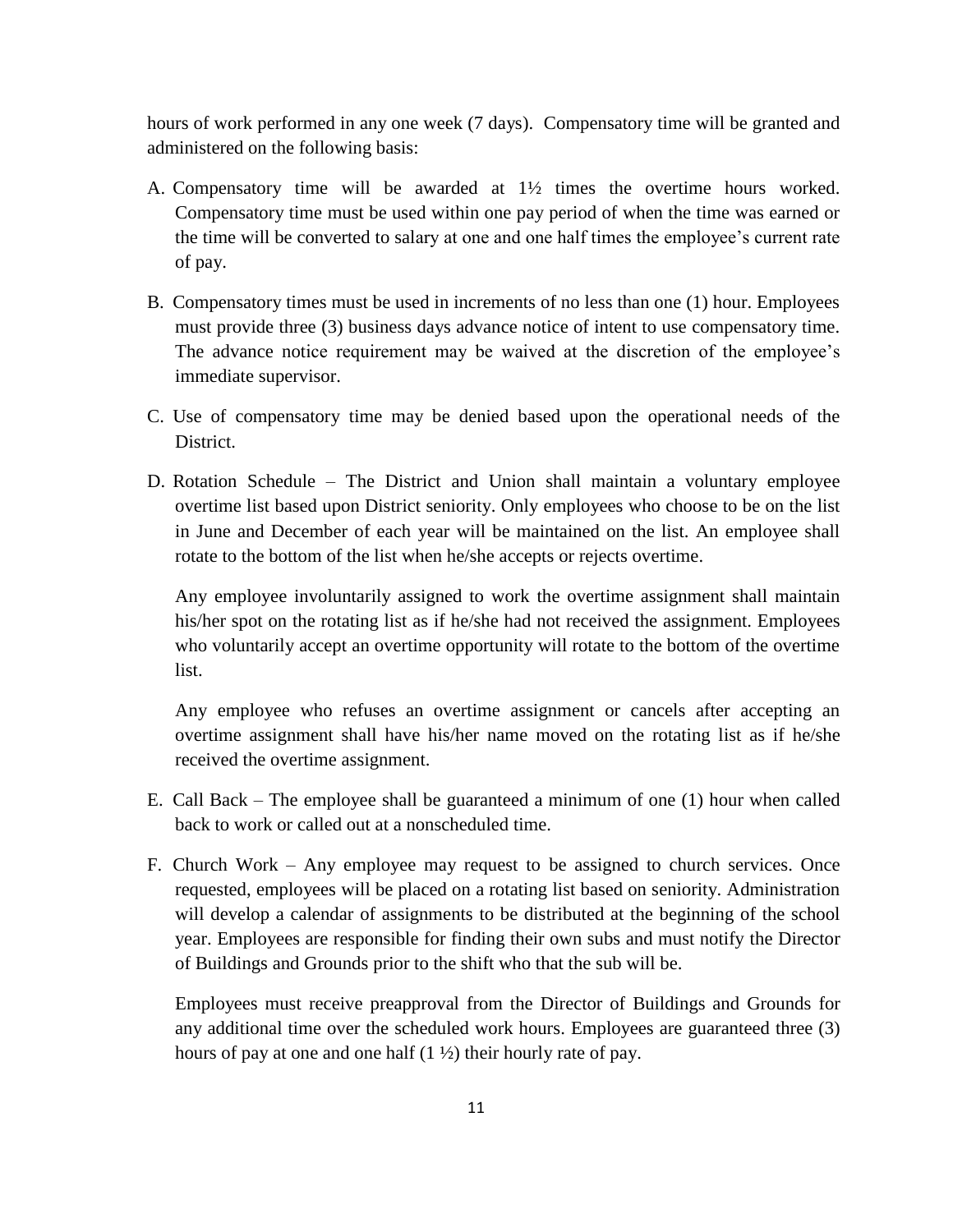### 7.4 Safety and Training

 Employees will follow safety procedures provided by the District. No employee shall be required to work in an unsafe environment or asked to perform duties that would jeopardize his/her safety.

Employees shall be provided training as needed, on, but not limited to, the use of products, equipment, and new/or advanced skills. Employees will be provided training prior to working in a new building.

Employees shall wear closed toed shoes.

# ARTICLE VIII - LEAVES

8.1 Sick Leave

Each full-time employee who has been with the district for 1-19 years shall be entitled to fourteen (14) sick leave days per school year. Each full time employee who has been with the district for twenty (20) years or more shall be entitled to sixteen (16) sick leave days per school year. Sick leave shall be allowed to accumulate up to a maximum of two hundred seventy two (272) days, exclusive of the annual allotment of sick leave.

Employees who are absent from work due to illness for one-half day or less shall be charged with one-half sick leave day. Employees who are absent from work more than one-half day will be charged with one full sick leave day. Sick leave shall be determined to mean personal illness, quarantine at home, or serious illness or death in one's immediate family or household. Pregnancy-related disabilities shall be treated as sick leave. Immediate family shall mean parents, spouse, siblings, children, grandchildren, grandparents, parents-in-law, brothers/sisters-in-law, and legal guardians.

After three (3) days absence for personal illness, or as it may be deemed necessary in other cases, the employee may be required to furnish a physician's certificate of treatment as a basis for pay. If a physician's certificate is required as a basis for pay during leave of less than three (3) days, the Board shall pay for the expenses incurred by the employee.

Part-time employees shall receive sick day pay equivalent to their regular workdays. If a part-time employee becomes employed in a full-time capacity, the earned sick days will be carried over and sick leave days will be prorated for the remainder of the fiscal year.

Employees shall be notified on subsequent paychecks as to the current number of sick leave days they have accumulated.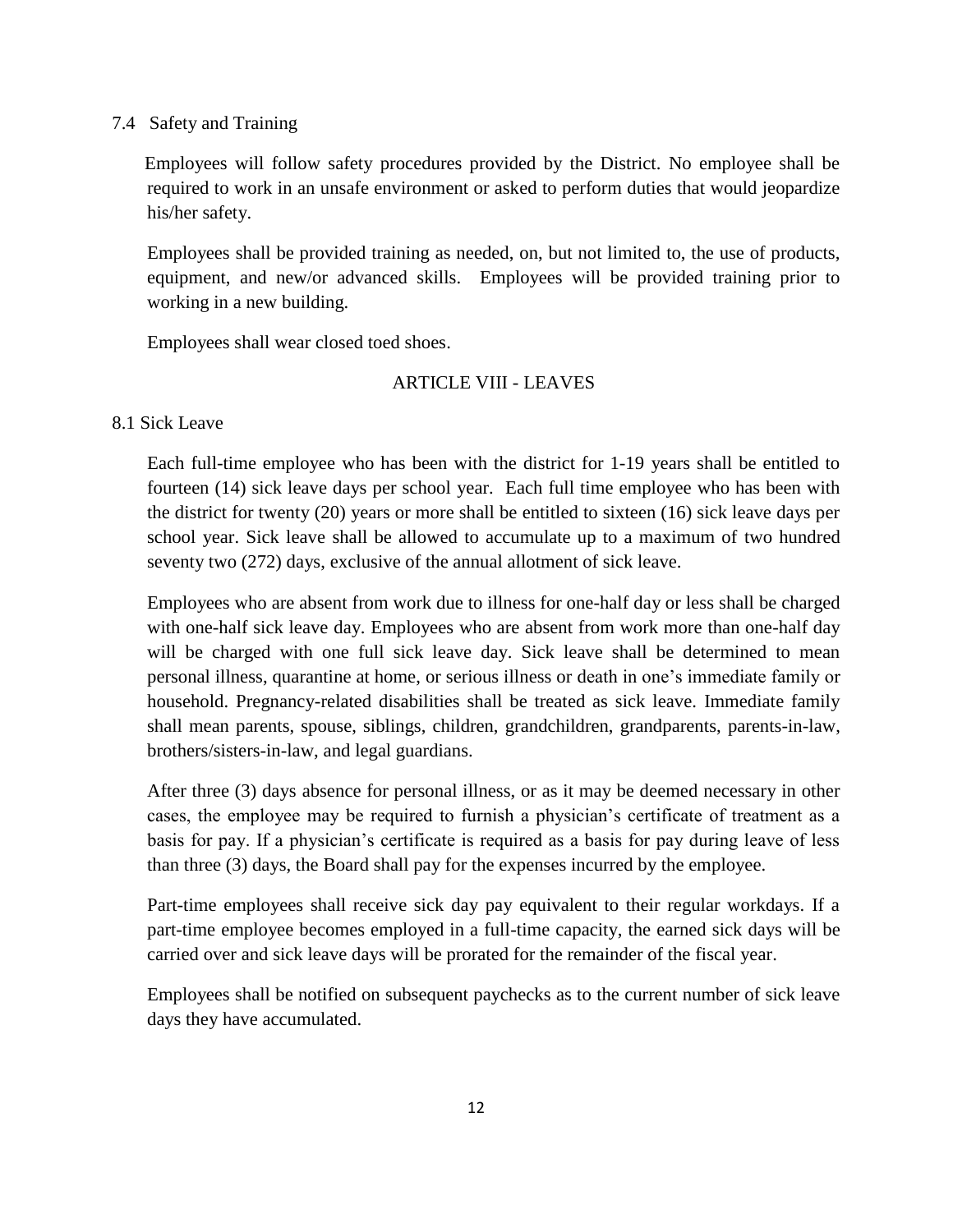### 8.2 Uncompensated Sick Leaves of Absence

 An employee who becomes ill or physically incapacitated and who has used all allowable sick leave during any fiscal year shall be granted an uncompensated leave of absence in accordance with district policy, FMLA regulations or if disabled shall follow IMRF regulations. Upon return to work, the employee will be required to present a certificate of good health. In case of any disagreement between the employee and the Board as to the necessity of such leave of absence, the Board may require the certificate of a medical doctor of the Board's choice evidencing such disability and the evidence of the doctor shall be final. All accrued medial fees for this examination shall be paid by the Board.

### 8.3 Personal Leave and/or Emergency Leave

Every employee shall be granted three (3) days personal leave at his/her full pay per fiscal year for the purpose of attending to legal, personal business, and moral obligations which cannot be attended to at any other times except during work hours. An employee shall notify his/her supervisor by completing the appropriate personal leave form at least two (2) school days prior to the date of leave whenever possible. In the case of an emergency, the employee must complete the appropriate personal leave form for the leave as soon as possible and in any event, no later than the day he/she returns to duty.

Unused personal and/or emergency leave days as of June 30 each year shall be added to said employees' accrued sick leave. Employees shall be notified regarding personal/emergency leave entitlement on subsequent paychecks.

### 8.4 Bereavement Leave

An employee shall be granted three (3) days of paid bereavement leave due to a death in the immediate family or household (as defined in 8.1 above) One (1) day of absence will be granted due to the death of a relative not included in the definition of "family" in 8.1. Bereavement leave for special circumstances may be granted by the Superintendent whose decision shall not be subject to grievance under Article X.

### 8.5 Jury Duty

An employee will be excused at full pay for the purpose of fulfilling jury duty.

### 8.6 School Conference and Activity Leave

 Employees must first use all accrued vacation leave and personal leave except sick leave to attend school conferences or classroom activities related to the employee's child if the conference or activity cannot be scheduled during non-work hours. The employee will be entitled to use eight (8) hours during any school year, no more than four (4) of which may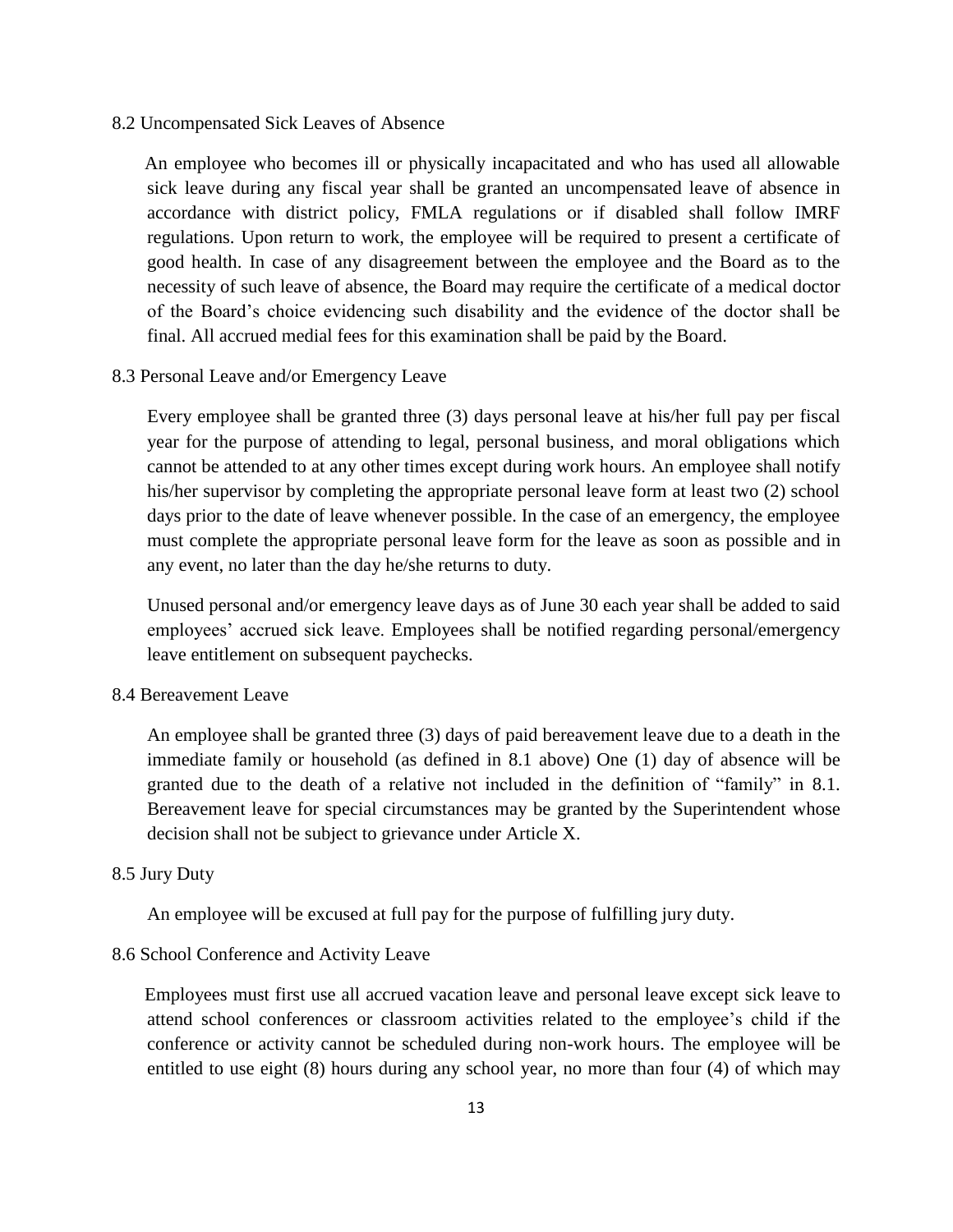be taken on any given day. Employees who have exhausted all vacation and personal leave may make up the time without overtime considerations.

8.7 Religious Holidays

 The Superintendent or designee shall grant an employee's request for time off to observe a religious holiday if the employee gives at least five (5) days prior notice and the absence does not cause an undue hardship.

 Employees may use earned vacation time or personal leave to make up the absence, provided such time is consistent with the District's operational needs. A per diem deduction may also be requested by the employee.

8.8 Family Medical Leave Act

- A. Nothing herein shall be construed to preclude employees from exercising their rights under the Family Medical Leave Act consistent with the policies adopted by the Board. A minimum of thirty (30) day written notice to the Superintendent is required before a foreseeable FMLA leave is to begin.
- B. Family and Medical leave is available in one or more of the following instances:
	- 1. The birth and first-year of a child, provided the leave is completed no later than twelve (12) months after the birth of the child;
	- 2. the adoption of foster placement of a child, provided the leave is completed no later than twelve (12) months after the placement of the child;
	- 3. the serious health condition of an employee's spouse, parent, or child; and
	- 4. the employee's own serious health condition that makes the employee unable to perform the functions of the job.
- C. The total FMLA leave cannot exceed twelve (12) weeks in any twelve (12) month period, as calculated under the rolling forward period measured from the date a teacher's first FMLA leave begins. The next twelve (12) month period for such employee would begin the first time the FMLA leave is taken after completion of any previous twelve (12) month period. Any employee qualifying for FMLA leave will be required, when applicable, to concurrently use any accumulated sick leave. Any leave, whether paid or unpaid, taken for an FMLA qualifying reason shall be deducted from an employee's total FMLA leave.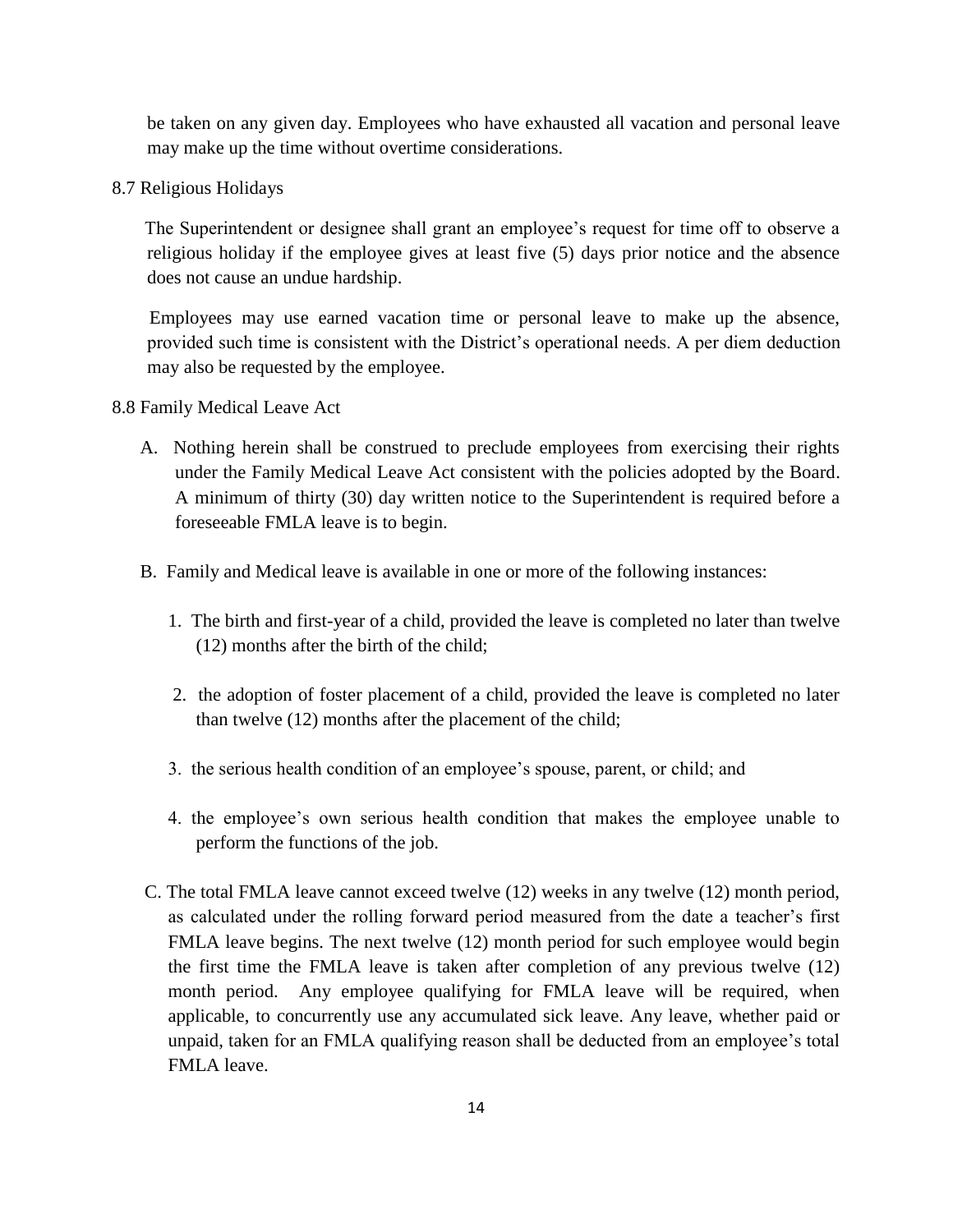8.9 Leaves for Service in the Military and General Assembly

 Employees may receive the military and General Assembly leaves that are provided by the law.

### ARTICLE XI – VACATION AND HOLIDAYS

### 9.1 Vacation

A. Employees shall be eligible for paid vacation days according to the following schedule:

| Length of Employment                 |                | Maximum Earned Per Year |  |
|--------------------------------------|----------------|-------------------------|--|
| $From \dots \dots \dots \dots \dots$ |                |                         |  |
| End of probationary period           | End of Year 1  | 5 Days                  |  |
| Beginning of Year 2                  | End of Year 9  | 10 Days                 |  |
| Beginning of Year 10                 | End of year 15 | 15 Days                 |  |
| Beginning of Year 16                 | End of Year 19 | 20 Days                 |  |
| Beginning of Year $20+$ *            |                | 25 Days                 |  |
|                                      |                |                         |  |

- B. \*Employees hired before July 1, 2003, shall earn up to twenty-five (25) days of vacation. Employees hired after July 1, 2003, shall earn a maximum of twenty (20) days.
- C. Vacation time will not accrue for employees during the ninety (90) calendar day probationary period.
- D. Part-time employees are entitled to vacation days on the same basis as for full-time employees. The pay will be based on the employee's number of part-time hours per week.
- E. Written requests for vacation should be submitted in writing to the Building and Grounds Supervisor. Preference shall be given for up to two (2) weeks of vacation time based upon District seniority within a facility when the request is made by April 1. Notification shall be made within two (2) weeks. Final approval is by the Superintendent or designee.
- F. Requests made after April 1 shall be submitted in writing as stated above, at least one week prior to the start of vacation, except in the case of emergency and shall be approved based on the date the request is received and not seniority.
- G. No more than twenty-five percent (25%) of the employee group will be granted vacation for the same day/time period. No vacations shall be granted the week before school begins and up through, and including, the first full day of school for students. These provisions may be waived by the Superintendent but shall not be grieveable.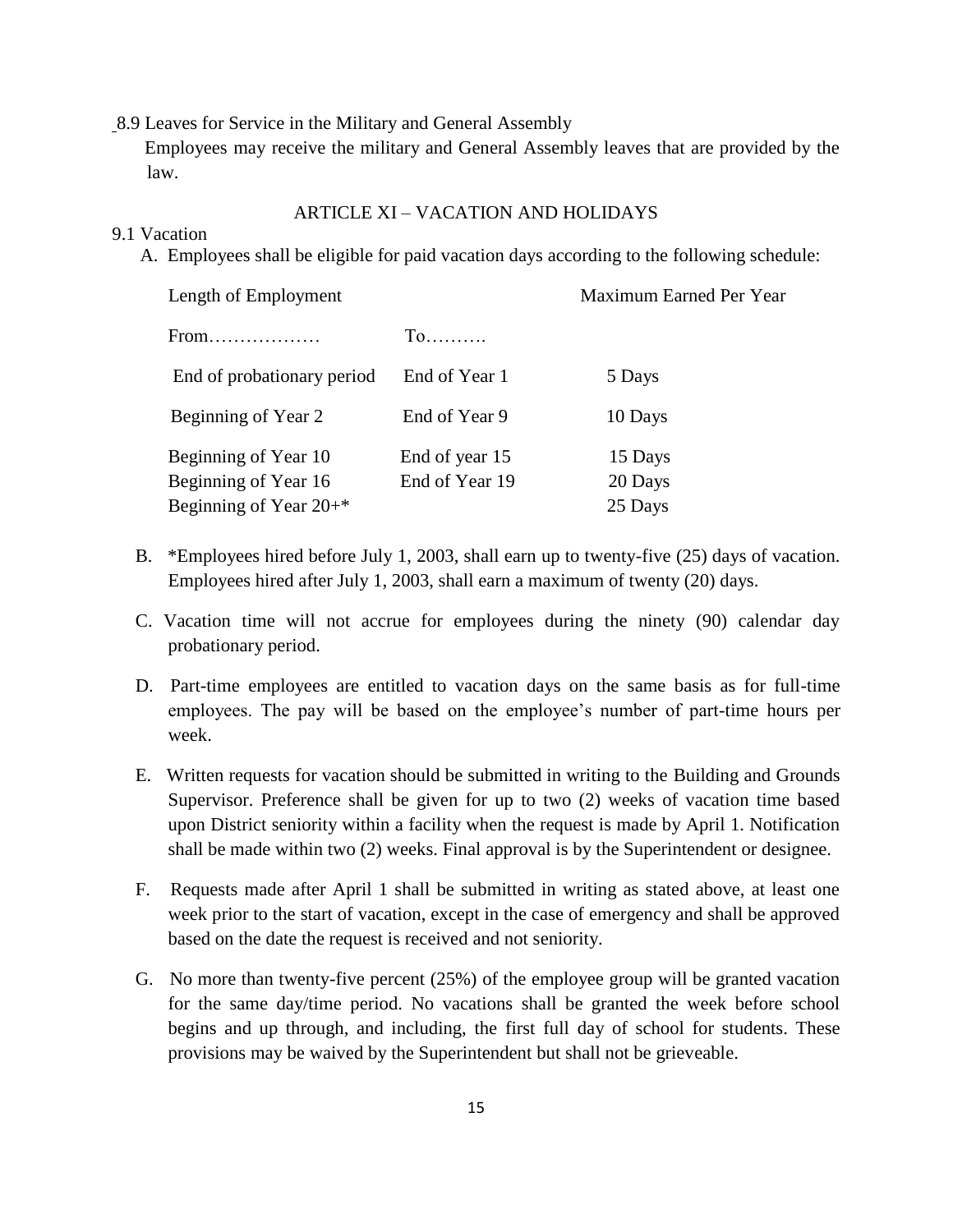- H. Vacation days earned in one fiscal year must be used by the end of the fiscal year with the exception that five (5) days may roll over. Employees resigning or whose employment is terminated are entitled to the monetary equivalent of all earned vacation. In the event of death, survivors' benefits shall include prorated vacation pay up to the date of death.
- I. When a vacation includes a paid holiday, no vacation time shall be used for the holiday.
- J. Employees hired after March 1, 2011, will be allotted vacation days according to the following guidelines:
	- 1. The hire date is the effective date on the Board personnel report.
	- 2. The ninety (90) calendar day probationary period starts on the hire date.
	- 3. The first year of vacation allotment of five (5) days will be on the day after the probationary period ends.
	- 4. From the beginning of year 2, established as one day after the first year anniversary from the hire date, through the end of year 9, the employee will receive a vacation allotment of ten (10) vacation days in each of those years.
	- 5. From the beginning of year 10, established as one day after the  $9<sup>th</sup>$  year anniversary form the hire date through the end of year 15, the employee will receive a vacation allotment of fifteen (15) vacation days in each of those years.
	- 6. From the beginning of year 16, established as one day after the  $15<sup>th</sup>$  year anniversary form the hire date through the end of year 20+, the employee will receive a vacation allotment of twenty (20) vacation days in each of those years.
	- 7. Vacation days allotted in one year of service must be used by the end of that year of service, with the exception that five (5) days may roll over.

# 9.2 Holidays

A. All employees will be paid for but not be required to work on:

| New Year's Day                                | Labor Day               |
|-----------------------------------------------|-------------------------|
| Martin Luther King Jr. Birthday               | Columbus Day            |
| Abraham Lincoln's Birthday or Presidents' Day | Day before Thanksgiving |
| <b>Floating Holiday</b>                       | <b>Thanksgiving Day</b> |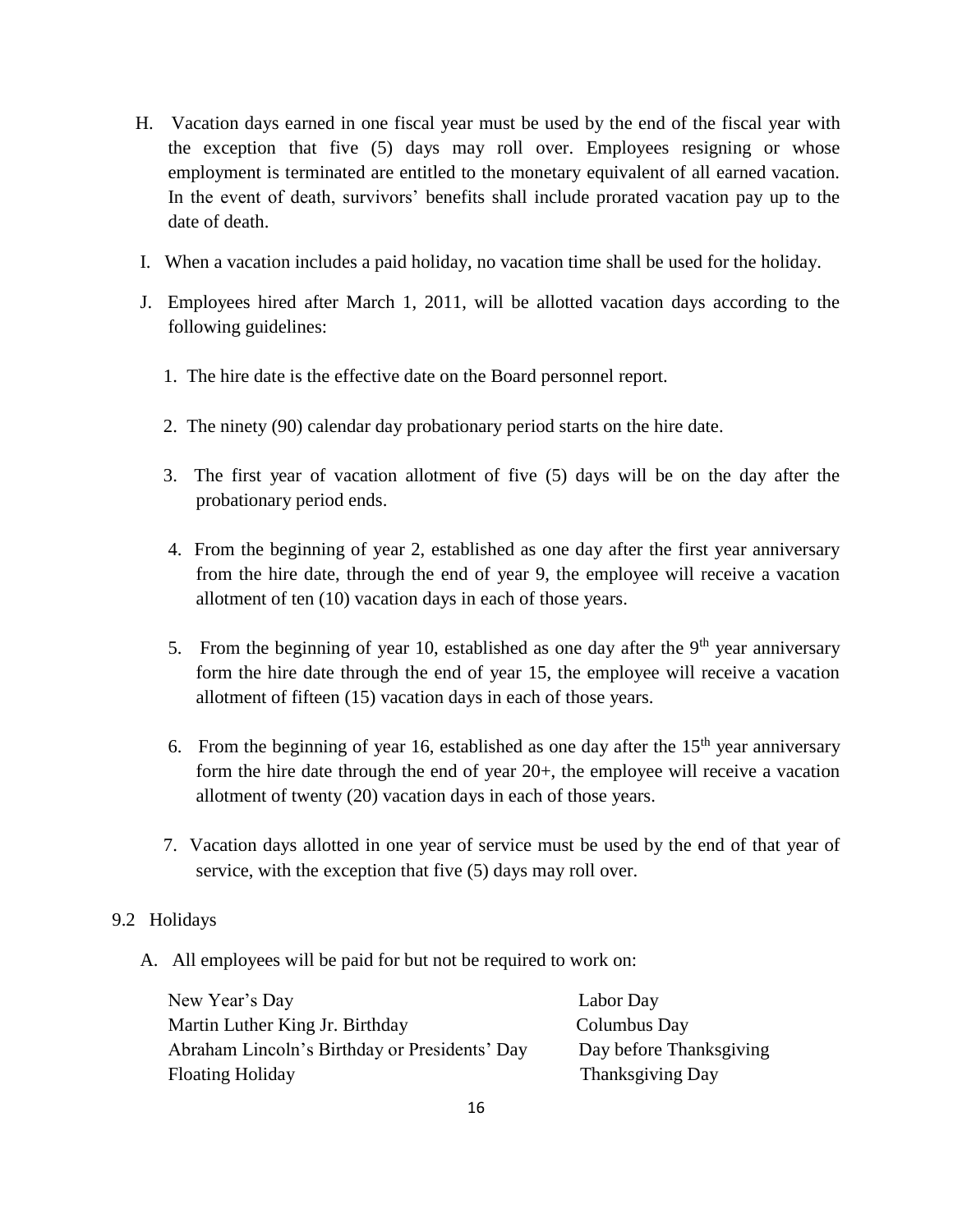Day after Easter **Day after Thanksgiving**  Memorial Day Christmas Eve Independence Day Christmas Day Tuesday, Nov. 8, 2022 (Election Day) New Year's Eve Day

- B. If the holiday falls on a Saturday or Sunday, the District shall determine the day to be observed.
- C. In order to be paid for a holiday, an employee must work or be on a paid leave, excluding personal leave, the day before and the day after a scheduled holiday.
- D. The District may require employees to work on a holiday during an emergency or for the continued operation and maintenance of facilities or property. The rate of pay shall be at the regular rate or overtime rate, when applicable, plus the regular holiday pay provided to the other employees.An employee who has already worked 40 hours will receive their holiday pay, plus overtime pay (paid holiday, plus time and a half). Those who do not reach 40 hours that week will get the holiday pay plus their pay for the time worked on the holiday.
- E. If the state, federal government or Board eliminates or mandates a holiday, it will automatically be eliminated or added to this contract.

## ARTICLE  $X$  – FRINGE BENEFITS

- 10.1 Hospitalization and Major Medical Insurance
	- A. Health insurance including major medical coverage (excluding dental) shall be provided by the Board to all full-time employees of the bargaining unit. For employees employed during, or prior to, the 2010-2011 school year, the Board shall pay ninety percent (90%) of the health insurance premium costs, and employees electing health insurance coverage shall pay ten percent (10%) of the premium costs. For employees hired for the 2011-2012 school year and thereafter,

| Board shall pay for:  | Employee shall pay for: |
|-----------------------|-------------------------|
| 90% employee          | 10% employee            |
| 90% employee+children | 10% employee+children   |
| 60% employee+spouse   | 40% employee+spouse     |
| 60% family            | 40% family              |

B. All employees shall be offered Hepatitis B vaccine at the District's expense.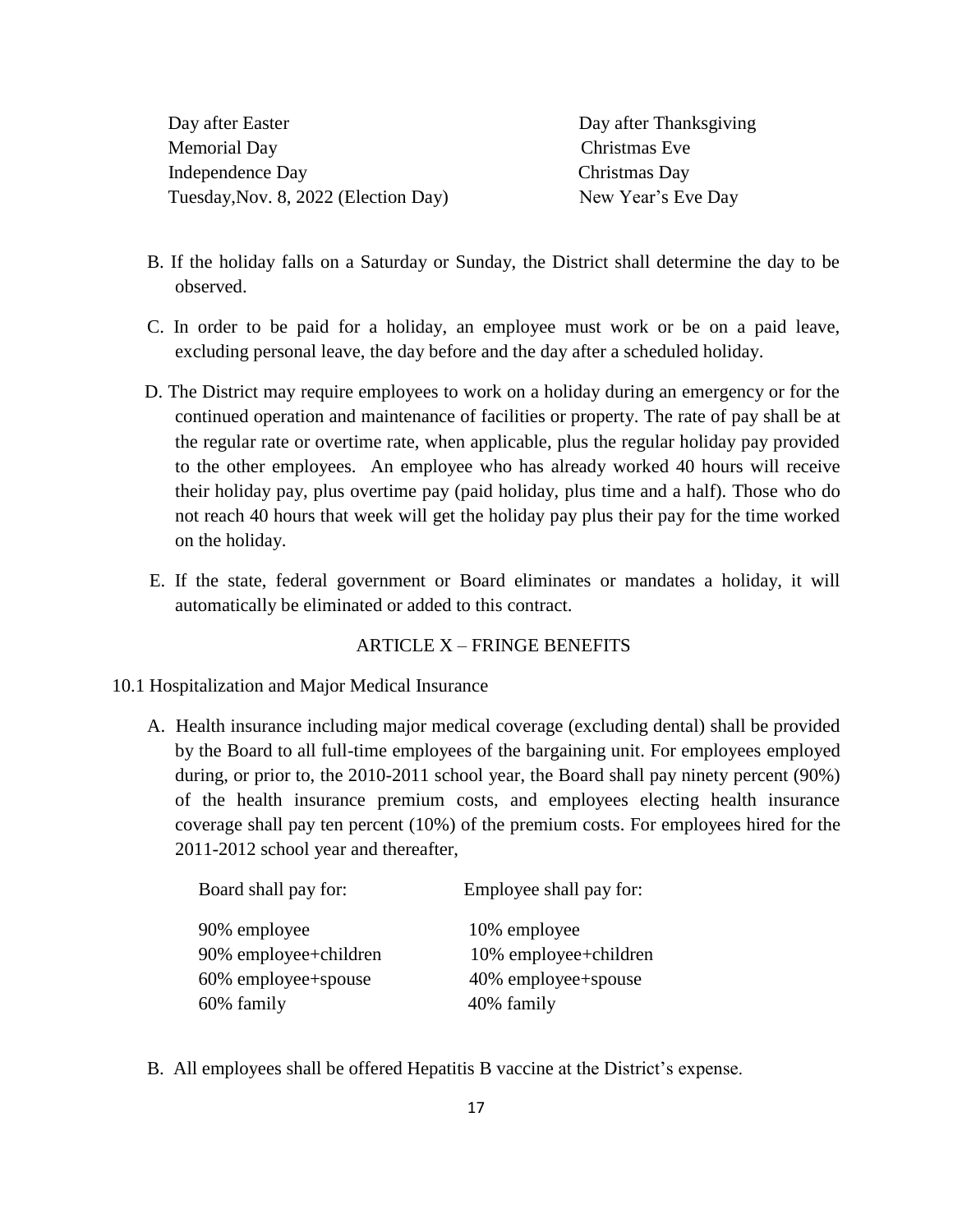- C. In the event of an employee's death, family coverage, if used, shall continue the remainder of the current month.
- D. The bargaining unit shall have the same insurance provisions as the Channahon certified staff and in addition the 10.2 provisions,
	- 1. If the costs of health insurance during any year of this contract increase by more than fifteen percent (15%) over the cost of the prior year, the Board may change to another insurance carrier provided that the same benefits levels are maintained, but does not preclude the Board and the Union from mutually agreeing to modifications in the insurance benefits.
	- 2. Both parties acknowledge health care may become a governmental mandate and or option, either statutory or regulatory, which may have an impact on the provision of health care insurance, the nature of such coverage, and on the cost of such coverage. In the event that there is such a mandate or option, the parties agree that the Board shall not be obligated to exceed the contractual coverage as designated herein unless this provision is determined unlawful or a penalty is incurred, at which time, both parties shall negotiate the impact.
	- 3. In lieu of receiving health insurance benefits, an employee may elect to participate in a Board-funded health reimbursement arrangement (HRA) established pursuant of Section 105 and 213 (3) of the *Internal Revenue Code.* The Board shall reimburse any employee who elects to participate in an HRA up to \$2,000 annually (January 1 through December 31) for the employee's own qualified medical expenses or the qualified medical expenses of the employee's spouse and/or dependents. To qualify for the reimbursement, the employee must provide proof of coverage under another health insurance plan and must submit appropriate substantiation of all medical expense claims. Reimbursements shall be made in accordance with the district's bill payable procedure. Employees shall not have the option to receive cash instead of health reimbursement. An employee electing to participate in the HRA option and the Union agrees to indemnify and hold harmless the Board, its members, officers, and agents from any liability, claims, demands, suits, and damages imposed by a court or administrative agency as a direct consequence of the boards' implementation of the HRA and reimbursements paid under this provision.
	- 4. The Board will provide a Section 125 flexible benefits program that will allow employees to pay for their portion of insurance premium, reimbursable health expenses, and dependent care costs on a pre-tax basis. The Board and a Union representative of the custodial unit shall participate on a joint insurance committee. Annually, this insurance committee shall monitor the existing insurance program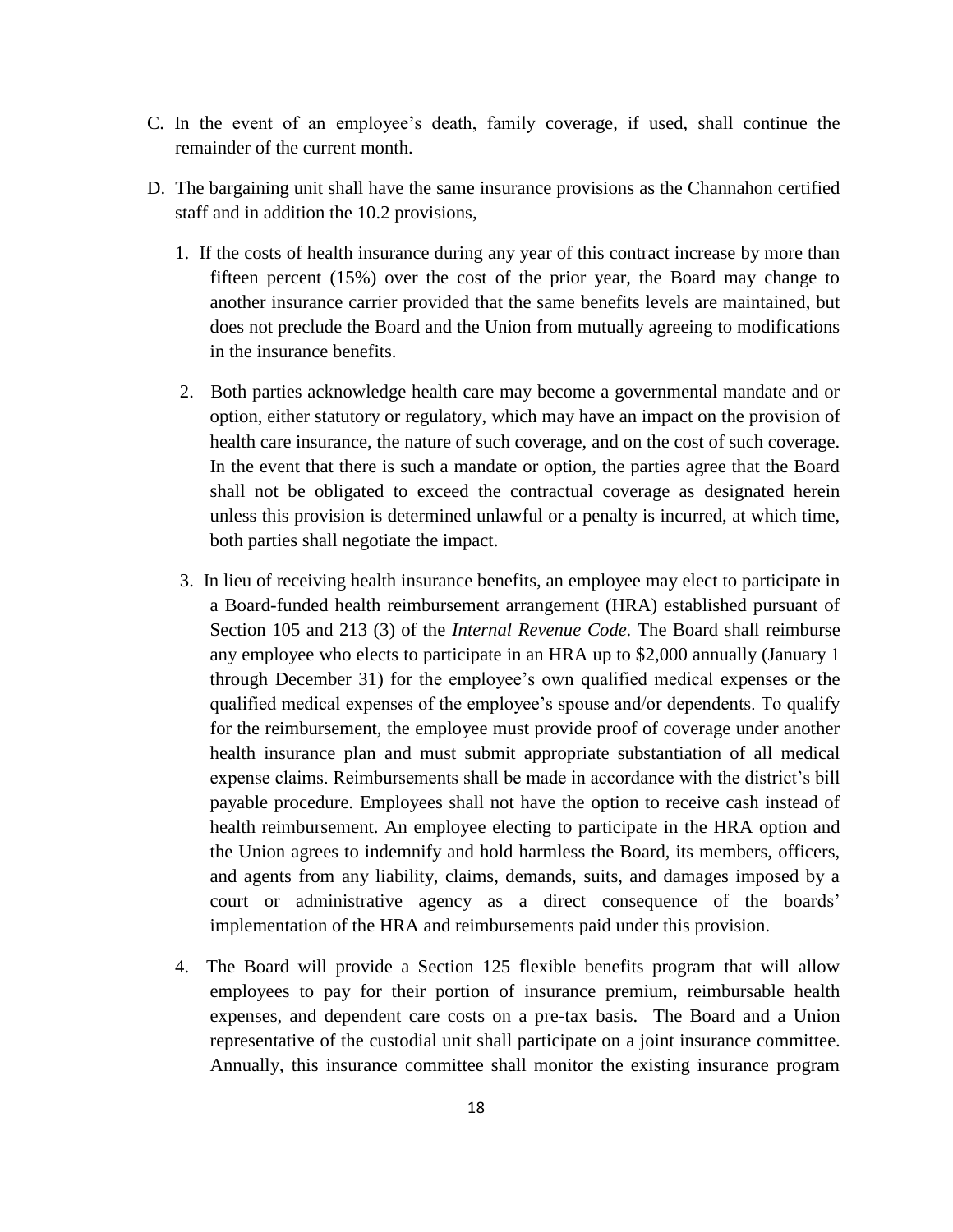and review and investigate insurance coverage options that might minimize health insurance costs for the District and its employees. Any recommendation of this committee shall be reduced to writing and submitted to the parties.

 5. Both parties acknowledge health care may become a governmental mandate and or option, either statutory or regulatory, which may have an impact on the provision of health care insurance, the nature of such coverage, and on the cost of such coverage. In the event that there is such a mandate or option, the parties agree that the Board shall not be obligated to exceed the contractual coverage as designated herein unless this provision is determined unlawful or a penalty is incurred, at which time, both parties shall negotiate the impact

### 10.2 Retirement Incentive

- A. Employees who have worked fifteen (15) consecutive years or more in the District and retire in the IMRF system immediately upon leaving the District shall receive a retirement incentive of two thousand dollars (\$2,000) in addition to their salary increase in their final year. To receive this retirement incentive the employee must provide notification at least one year in advance of retirement.
- B. In recognition of the employee's service to the District, a cash payment of \$35.00 per day for each unused accumulated sick day that is not used as experience credit in the Illinois Municipal Retirement Fund shall be paid to the employee upon his/her retirement from the District, provided that the employee has completed fifteen (15) years of service in the District.

### 10.3 Life Insurance

 The Board agrees to furnish to all full-time employees during the period of this contract, term life insurance in the amount fifty thousand dollars (\$50,000). This insurance will also carry the Accidental Death and Dismemberment coverage in the same amount.

### 10.4 Payroll Deductions

 Upon receipt of a written request from an employee, the Board will approve a deduction from such employee's regular paychecks; any money designated by the employee for purposes of credit union, tax-sheltered annuity plan, tax-deferred compensation plan, short term disability plan and shall remit the designated amount to the person or company designated by the employee.

It is understood by the parties that in order to obtain approval for such deductions, a minimum of five (5) employees must participate in any plan so approved, subsequent to the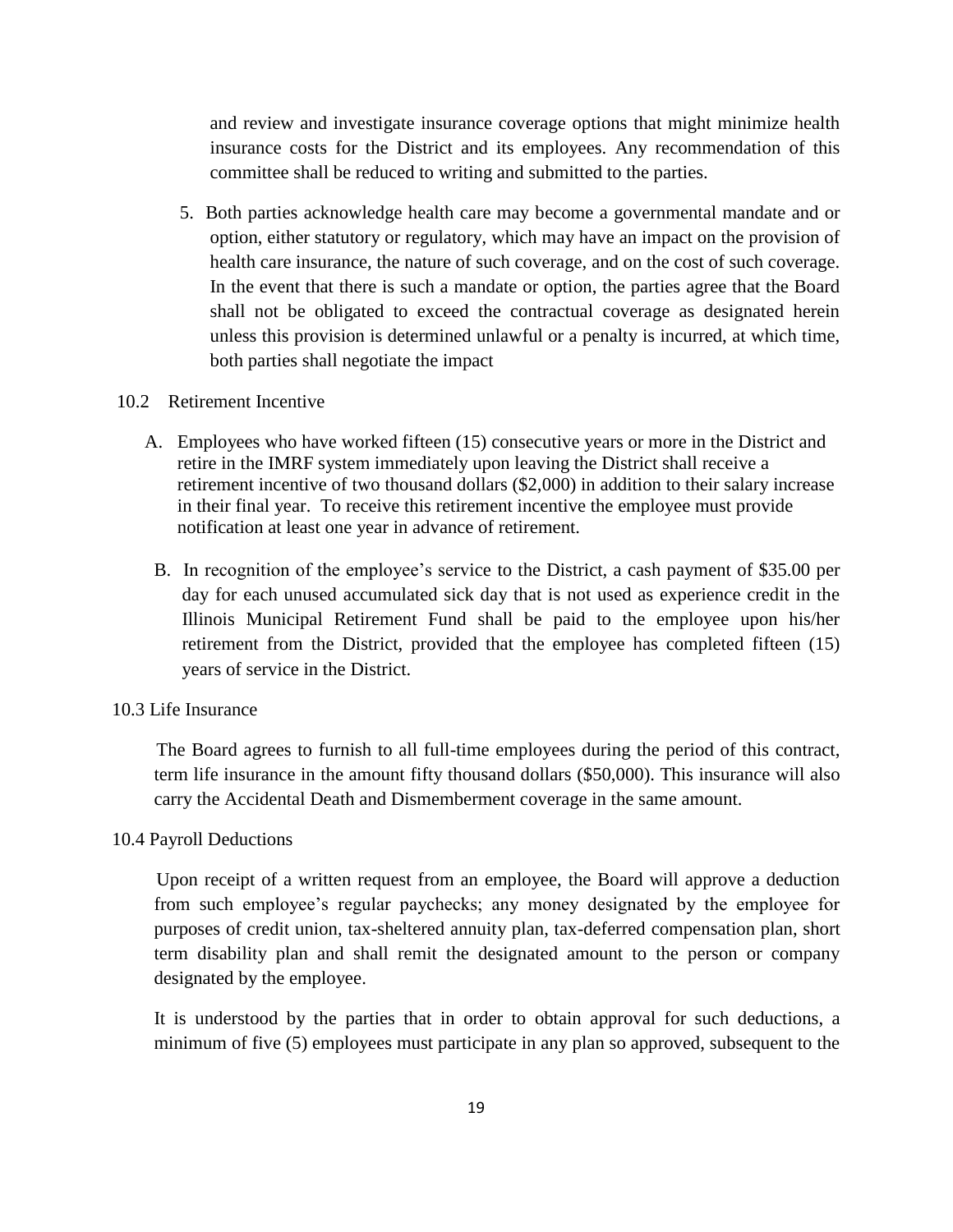effective date of this contract. Further, it is agreed that the Board will not be required to approve more than ten (10) plans in the aggregate.

10.5 Mileage Reimbursement

 Employees are allowed to claim mileage reimbursement in the performance of their duties when personal automobiles are used. Mileage reimbursement shall be at the rate established by the Internal Revenue Service as of January 1 of the District's then-current fiscal year.

## ARTICLE XI – SALARY AND DIFFERENTIAL PAYMENT

#### 11.1 Salary

A. During the term of this Agreement, employee will be paid as follows:

 Currently hired employees as of the signing of this contract will receive the following hourly increase:

|                 | Custodians                            | <b>Bus Maintenance</b>                     |
|-----------------|---------------------------------------|--------------------------------------------|
| 2021-2022:      | $$1.00*$                              | $$2.00**$                                  |
| 2022-2023:      | \$1.00                                | \$1.00                                     |
| 2023-2024:      | \$1.00                                | \$1.00                                     |
| $2024 - 2025$ : | \$1.00                                | \$1.00                                     |
|                 | <b>Custodian Starting Hourly Rate</b> | <b>Bus Maintenance Staring Hourly Rate</b> |
| 2021-2022:      | \$15.00                               | \$20.70                                    |
| 2022-2023:      | \$15.50                               | \$21.20                                    |
| 2023-2024:      | \$16.00                               | \$21.70                                    |
| 2024-2025:      | \$16.50                               | \$22.20                                    |
|                 |                                       |                                            |

\*Any employee below the \$15.00 an hour rate will receive an hourly increase amount to adjust to that rate.

\*\*The bus maintenance employee will be expected to enroll no later than the conclusion of the 2021-2022 school year in classes to diagnose, repair and replace brakes. The Board of Education will pay for said classes.

B. The Board of Education and the Union will convene a committee during this contract period to study the duties and responsibilities of the custodial staff in an effort to determine any possible maintenance certificates that might be needed and any potential Hourly increases due to those duties and/or certification.